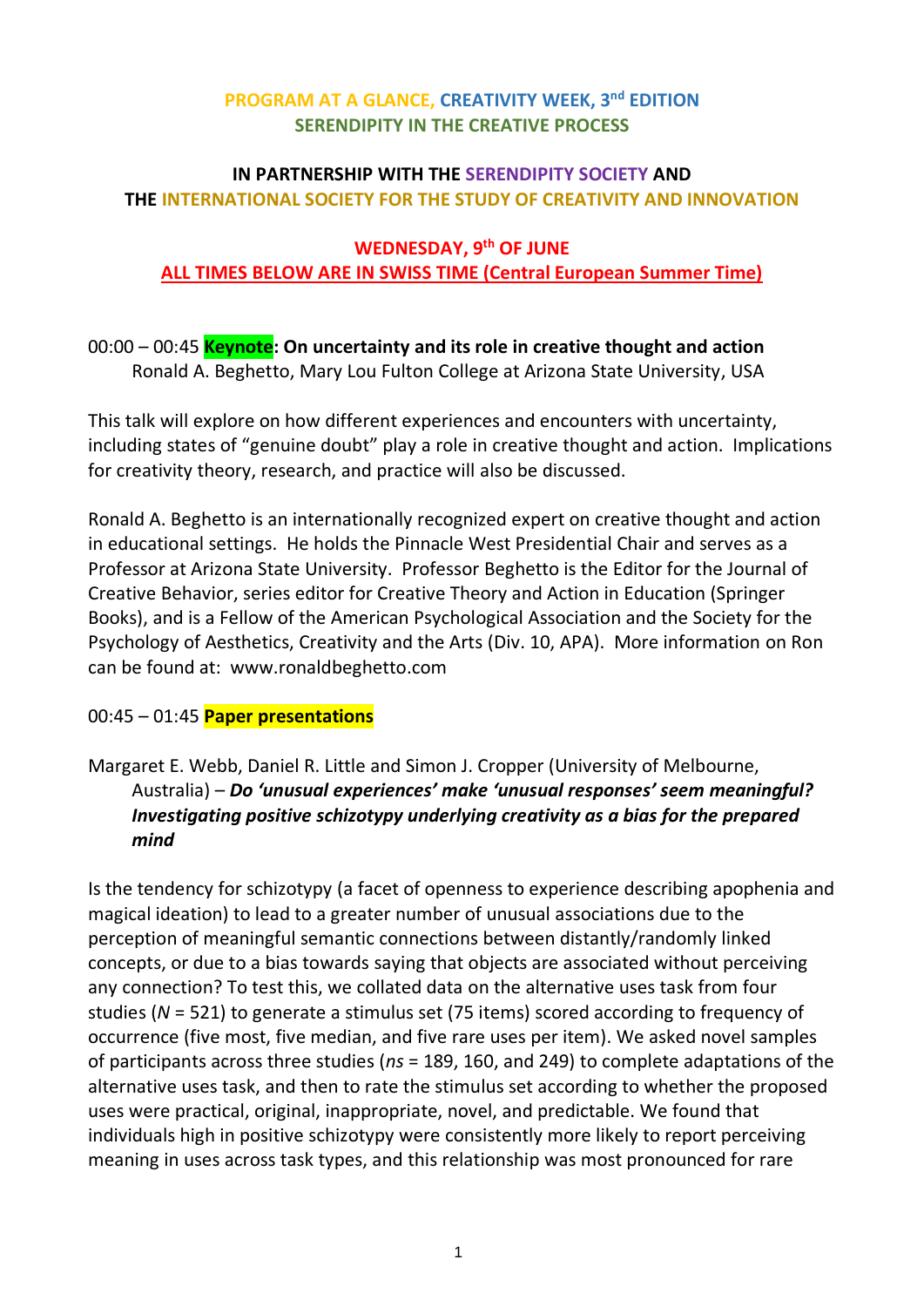uses. This suggests that meaning-making may partially account for individual differences in schizotypy and openness.

## Dan Harris (RMIT University, Australia) – *Serendipity and the creative random*

This talk explores the power of a creative ecologies approach for the training and work of those in creative and cultural industries, with deep resonance and recognition of the peripatetic nature of all creative 'success'. Despite big talk about 21st century skills and global workforces, this talk challenges teachers and practitioners to work outward from creative relational resonances and relationships into diverse disciplines and fields, using a more relational and ecological approach rather than the pervasive individualist 'slash culture' which currently dominates (Kim 2011). Extending systems and network theories to growing sustainable creative environments and practices, this talk celebrates the risk, surprise and accidental leadership of Australia's resistant culture, pivoting between the Asia Pacific and the global north, to lead a more holistic and relational approach to creative production, sustainability and collaboration as the 'lucky country' that sustains its value and heart through continual fluidity if not innovation. Moving beyond Csikszentmihalyi's (1999) systems theory model for creativity, a creative ecology (Harris 2016; 2017) approach starts with the culturally- and temporally-specific nature of creative practice and geopolitical resistance. Smashing Csikszentmihalyi's binaries of individual/field, the creative ecology approach argues the interconnectedness of non-human, new materialist, and divergent thinkers as the best (yet most difficult) way forward in sustainably responding to globalisation and the crisis of the Anthropocene, from a non-centrist subjectivity that recognises power in the margins.

## Alistair McCulloch (University of South Australia, Australia) – *Serendipity and doctoral education*

Research is concerned with uncovering the unknown or explaining the as-yet not understood. One important mechanism through which this uncovering and explaining takes place is serendipity and many famous instances of chance favouring 'the prepared mind' can be found. Discussions of the role of serendipity in the research process tend to focus on discoveries made by established scientists and/or those in the STEM (Scifence, Technology, Engineering & Maths) disciplinary areas. Accidental discovery is, however, found in the PhD (in the work of early career researchers) and across all disciplinary areas. PhD students must make an original contribution to knowledge and, increasingly, are expected to do it more quickly than hitherto. The PhD process is often messy and iterative, conditions the literature suggests can contribute to (and benefit from) serendipity. Anecdotal evidence suggests that serendipity plays a significant role in many peoples' doctoral studies. This was certainly the author's experience. This paper draws on more than 350 responses to an online survey examining the experiences of doctoral degree holders or candidates about the role or roles (if any) played by serendipity in the pursuit of their doctoral degrees. It also explores the views of respondents on the conditions promoting or hindering serendipity in doctoral degrees. These results are examined in the context of developments in the contemporary doctoral degree, and recommendations are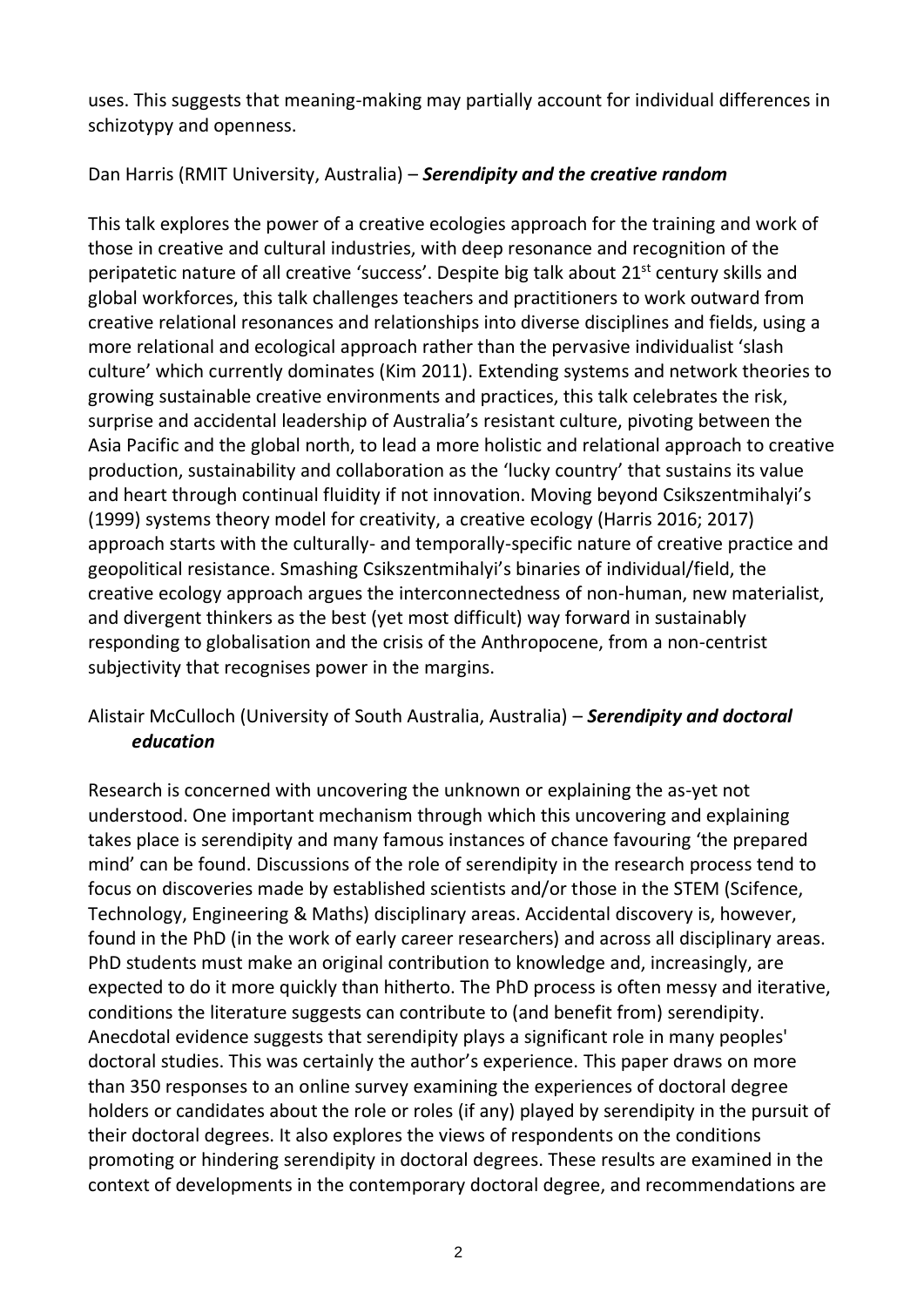made about the future design, organization, and pursuit of doctoral degrees so that serendipity may remain an important element in the 'doctoral mix'.

## 01:45 – 02:45 **Panel: Designing for serendipity**

Danah Henriksen, Mary Lou Fulton College at Arizona State University, USA Punya Mishra, Mary Lou Fulton College at Arizona State University, USA

> "…for us to truly create and contribute to the world, we have to be able to connect countless dots, to cross-pollinate ideas from a wealth of disciplines, to combine and recombine these pieces and build new castles" — Maria Popova, Brain Pickings

Creativity is combinatorial in nature, as creative ideas often emerge from combining preexisting ideas and concepts in unique, fresh, and original ways. The novelty aspect of creativity means that there is often an element of the "unexpected" in creative discovery. Sometimes a creator experiences discovery (however big or small) through what can appear to be a happy accident, or unplanned creative emergence through unique combinations into new artifacts or ideas. This serendipity experience in creative work is real, important, and often surprising. But at the same time, it is also still often the result of circumstances and preparation—through the development and building of bits and pieces of what has come before—mixing, remixing and recombining ideas to create new forms, new structures, new possibilities. Hence, the famed remark from Louis Pasteur that "chance favors only the prepared mind." This reflects how creativity requires the ability to recognize and see possibilities but also the opportunity to connect and engage with different views, perspectives, stories, ideas and more.

Increasingly, however, we live in a world of filter bubbles and echo chambers, where cognitive diversity, or the ability to challenge our own thinking and structures, can be difficult to find. The question for creative practitioners and researchers is how can we design to support such creative serendipity? How might we create systems and architectures that allow for creative happy accidents? In this panel we will explore the value of serendipity, and how physical and online spaces can be intentionally designed to enhance the chance encounter.

Dr. Danah Henriksen is an Associate Professor of Educational Leadership and Innovation in the Mary Lou Fulton College at Arizona State University. She studies the intersection of creativity, technology, and design in education. Her work has been published in peerreviewed and practitioner journals and presented internationally. She is an Associate Editor of Education Policy Analysis Archives and serves as a creativity working group leader for EDUsummIT—a UNESCO global consortium of educational technology leaders, and she is co-Chair of the Creativity SIG for the Society of Information Technology in Teacher Education. For more info: http://danah-henriksen.com.

Dr. Punya Mishra is Associate Dean of Scholarship & Innovation and Professor at the Mary Lou Fulton Teachers College, Arizona State University. He is internationally recognized for his work in technology integration in teaching; the role of creativity and aesthetics in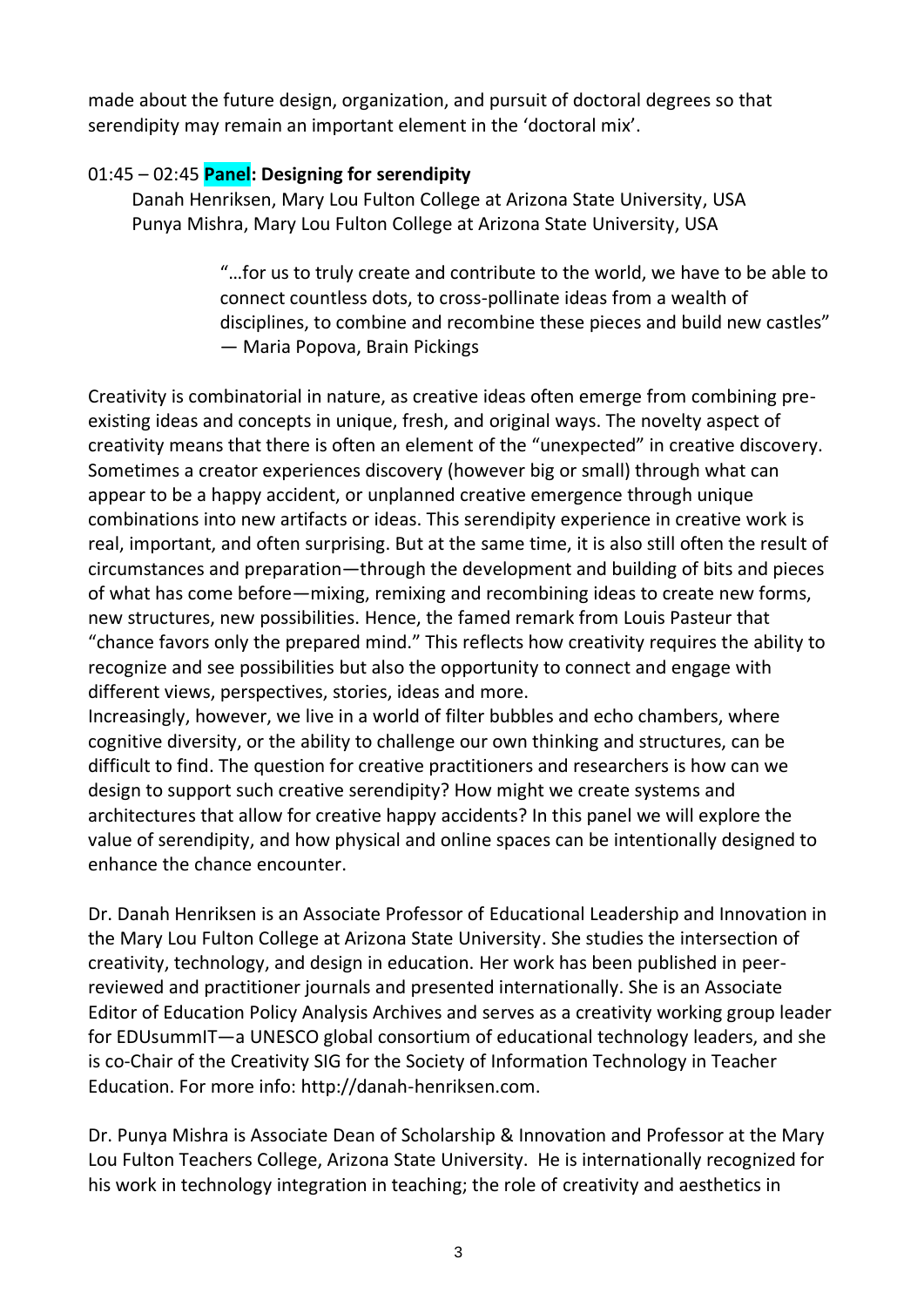learning; and the application of design-based approaches to educational innovation. He has received over \$7 million in grants; published over 100 articles and edited 3 books. He is an award-winning teacher, an engaging public speaker, as well as an accomplished visual artist and poet. You can learn more about him at http://punyamishra.com/

#### 02:45 – 03:45 **Paper presentations**

## Mônica Souza Neves-Pereira (University of Brasilia, Brazil) – *Serendipity and creative processes in the educational experience of Black people*

Creative processes tend to benefit from chance, luck or fortune. There is a concept for these situations, called "serendipity". The field of research in the psychology of creativity has long tried to understand the possible relationships between chance (lucky or not) in human creation. Since 1928, when Alexander Fleming forgot his study material on a table in his laboratory, went on vacation and, on his return, found unexpected results in the material that led to the discovery of penicillin, the concept of serendipity has intrigued creativity investigators, suggesting relations between the two processes that are worth studying. The way we understand the creative phenomenon and its development processes will differently position us concerning the concept of chance. If creativity is understood as a human function, which develops along the individual's life cycle, in his interactions with social others within sociocultural contexts, in a dialogical way, mediated by multiple processes of meaning-making and interactions with the world, the relationships between creation and serendipity take specific formats in different racial contexts. This presentation aims to discuss the encounters between serendipity and creativity by analysing the educational processes of black students. This theoretical approach consists of a very specific sociocultural context, where black people experience all their development processes in different ways, when compared to white people. Issues such as racism, discrimination and prejudice, permeate and undermine black students' schooling experiences and possibilities to develop creativity, often making the perception and role of serendipity something even more complicated. Not even chance happens in the same way when we dealing with exclusive and discriminatory sociocultural contexts, characterized by prejudice and racism towards black people. We have to analyse these phenomena from their own perspective and consider that racism has the power to change the life experiences of different persons, making it very difficult for some people to take advantage of chance to engage themselves in acts of creation.

### Asdrúbal Borges Formiga Sobrinho (University of Brasilia, Brazil) – *Good things come to those who wait or to those who work? A discussion about the importance of chance to creativity or vice-versa*

Can someone be creative by chance? The literature about creativity emphasizes that creative productions are the outcome of hard work, if not in a particular project, in a network of projects one individual is engaged during a given moment, and also involving projects developed during someone's work and life trajectorifaes. To exemplify this assumption and, through the mediation of the concepts of purpose and uniqueness,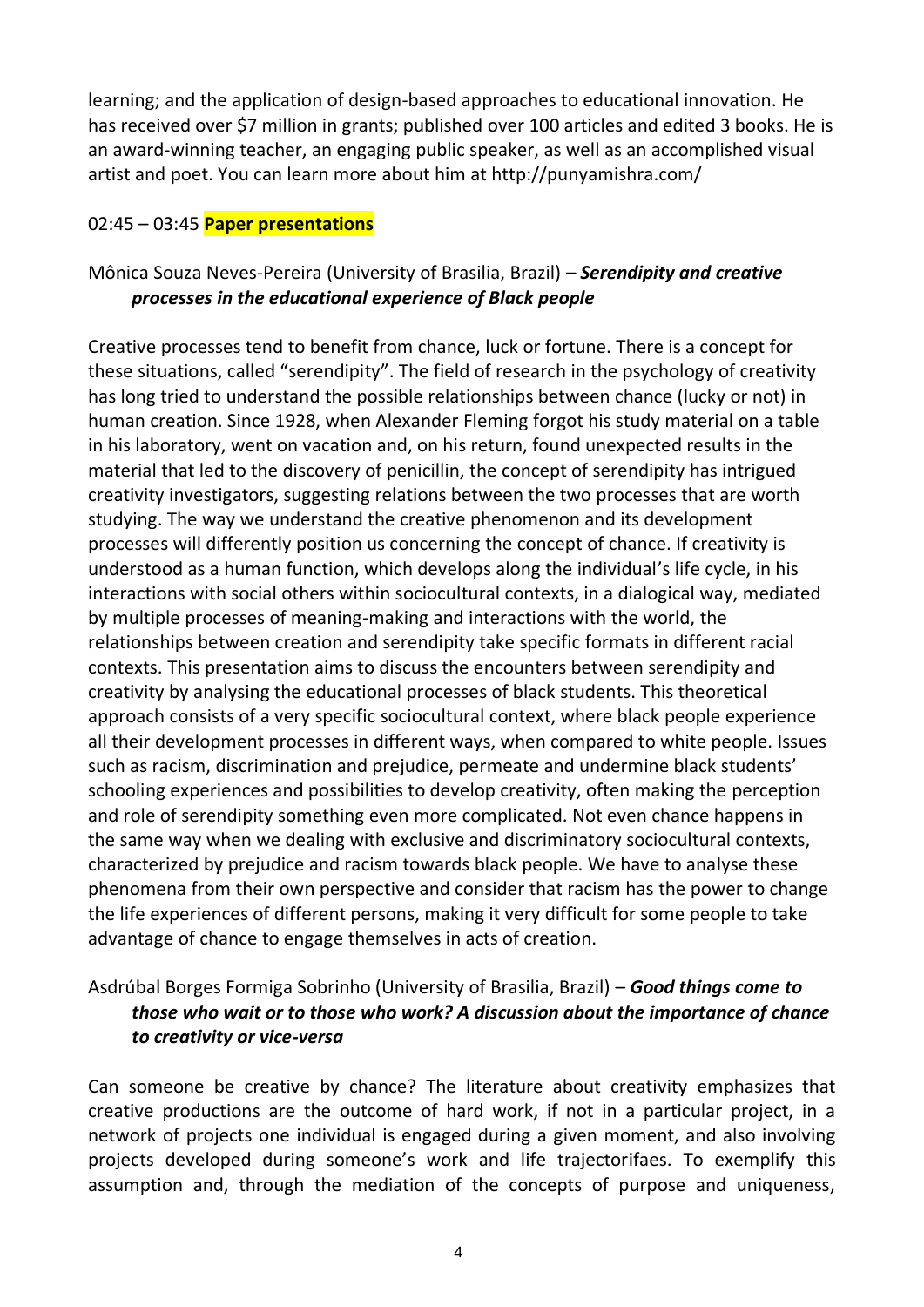problematize the relation between chance and creativity, it's presented a case study of a bachelor in Geography who created a tactile map for blind people use to walk at the campus of University of Brasília, Brazil. He certainly did not stumble or simply woke up someday with a totally unexpected idea. Instead, there are, much more than aspects of his personality and behavior, particularities of his interaction with family, teachers, colleagues, society and culture, and with the work itself, which shaped his uniqueness especially during the academic path and, thus, the uniqueness of the production chosen for this study. The findings can contribute for current and also further generalizations about what creative or at least innovative productions are made of and how they are made by the way some individuals work and interact with others and with environmental factors.

#### Takeshi Okada (University of Tokyo, Japan) – *Serendipity and inspiration*

Encountering outside of one's repertory could facilitate his/her creativity. Serendipity is one of such processes. Serendipity is the process in which by encountering unexpected incidences, people change goals and make discoveries or inventions. Inspiration is another such process that facilitates one's creativity. Inspiration is the process in which people encounter something outside of their repertories and become excited, entertain new ideas, and motivated to do something. Based on our studies on inspiration, I will talk about the similarities and differences between those two processes and discuss the relationship between them.

# 03:45 – 04:30 **Keynote: Who is at the wheel? Intentional serendipity as creative encounter – a decolonised, literary perspective**

Bem Le Hunte, University of Technology Sydney, Australia

Creative writers have a boundless canvas, using words as they do to explore the outer (and inner) regions of knowledge. Starting with the vast unknowns of the 'tabula rasa' or blank page, any pathway can lead in absolutely any direction. So where are the signposts? And how do writers rely on serendipity to guide them? From fiction that begins with the real to the real that veers towards fiction, I describe and argue for a practice I describe as 'intentional serendipity' – a complex combination of trust, openness, and contrivance – a downright forced encounter with the muse. I explore not the 'prepared mind' of Pasteur, but a more decolonised perspective on knowledge and where it resides – and ways that have been used to conjure inspiration – including through encounters with characters in the cultural imaginary that figure large in guiding serendipity – from Calliope, the Greek muse of epic poetry, to Lorca's goblin, Duende.

Professor Bel Le Hunte is an international author and an expert in the field of Creative Intelligence. Over the past three decades she has worked across a broad range of creative industries, from advertising and journalism, to publishing and new media. She's been a creative consultant, creative director, brand consultant and copywriter (in the UK, Australia and India) for over 500 brands across a diverse range of media – covering the world's most successful blue chip companies to social enterprises and start-ups. In her professional life, Bel has focused on digital innovation, educating consumers, clients,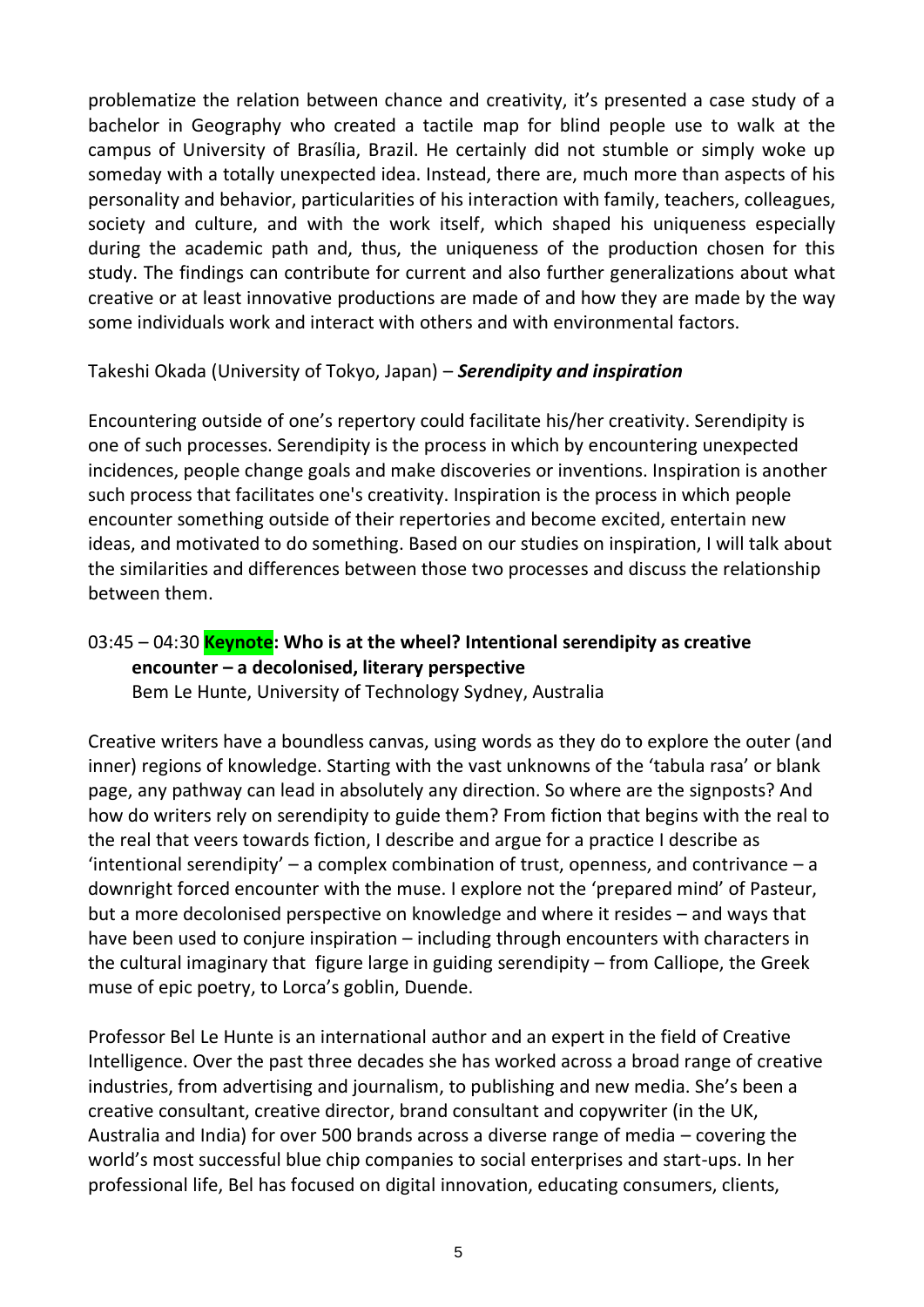students and colleagues on the creative potential of next generation technology since the time she was creative director on the launch of Microsoft Windows '95. Bel's research interests lie in the thinking, theory and practice of creativity and in trailblazing educational innovation. She also has a research interest in cross-media innovation, storytelling and the social, cultural and political impact of media consumption. At UTS, Bel is the course director for the Bachelor of Creative Intelligence and Innovation, responsible for the interdisciplinary integrity and inspiration behind this flagship combined degree. She teaches creative thinking, theory and practice across disciplines from Anthropology to Media and Creative Writing – and works with academics from across all faculties at UTS as well as with industry stakeholders, to create this world-first, future-facing transdisciplinary degree. Currently, Bel is working on her fourth book. Her novels, short stories, articles and commentaries are published internationally to critical acclaim. Her most recent passion is a start-up with fellow authors at www.wutheringink.com – the world's first author-run portal for published writers.

### 04:30 – 05:30 **Panel: Creative giftedness and serendipity in primary and secondary schools**

Connie Phelps, Emporia State University, USA Tracy Russman, Olathe West High School, USA Kent Hicks, Nelson Elementary School, USA

What interaction might serendipity play in the development of creative giftedness in children and adolescents? Gain insight and understanding of the real teaching and learning world of creative giftedness through discussions with primary and secondary level gifted facilitators and a teacher educator of gifted education. Based on the five-point Tannenbaum Sea Star Model of Giftedness imagery, the panel explores multivariate factors of creative giftedness with an emphasis on "chance" and specific examples from experienced teachers.

Connie Phelps, EdD, directs the Gifted Education graduate program at Emporia State University in Kansas, USA. She teaches 18 hours of classes and practica in the Gifted, Talented, and Creative program, including a creative teaching and learning course. During the past 17 years, she trained hundreds of gifted facilitators throughout Kansas and mentored former students as PhD candidates. Named the inaugural Dr. John E. King Endowed Professor at Emporia State University for her impact on students, she encourages serendipity and creativity in their classroom through her research in these areas.

Tracy Russman teaches gifted secondary level students at Olathe West High School in Olathe, Kansas, USA. Tracy brings a rich background of professional experiences in journalism to her gifted education classes. A graduate student in the Gifted, Talented, and Creative endorsement program at Emporia State University, Tracy applies creative teaching and learning strategies in her gifted classes that anticipate serendipity.

Kent Hicks taught Spanish high school classes in the Wichita Public Schools when he decided to pursue the Gifted, Talented, and Creative endorsement at Emporia State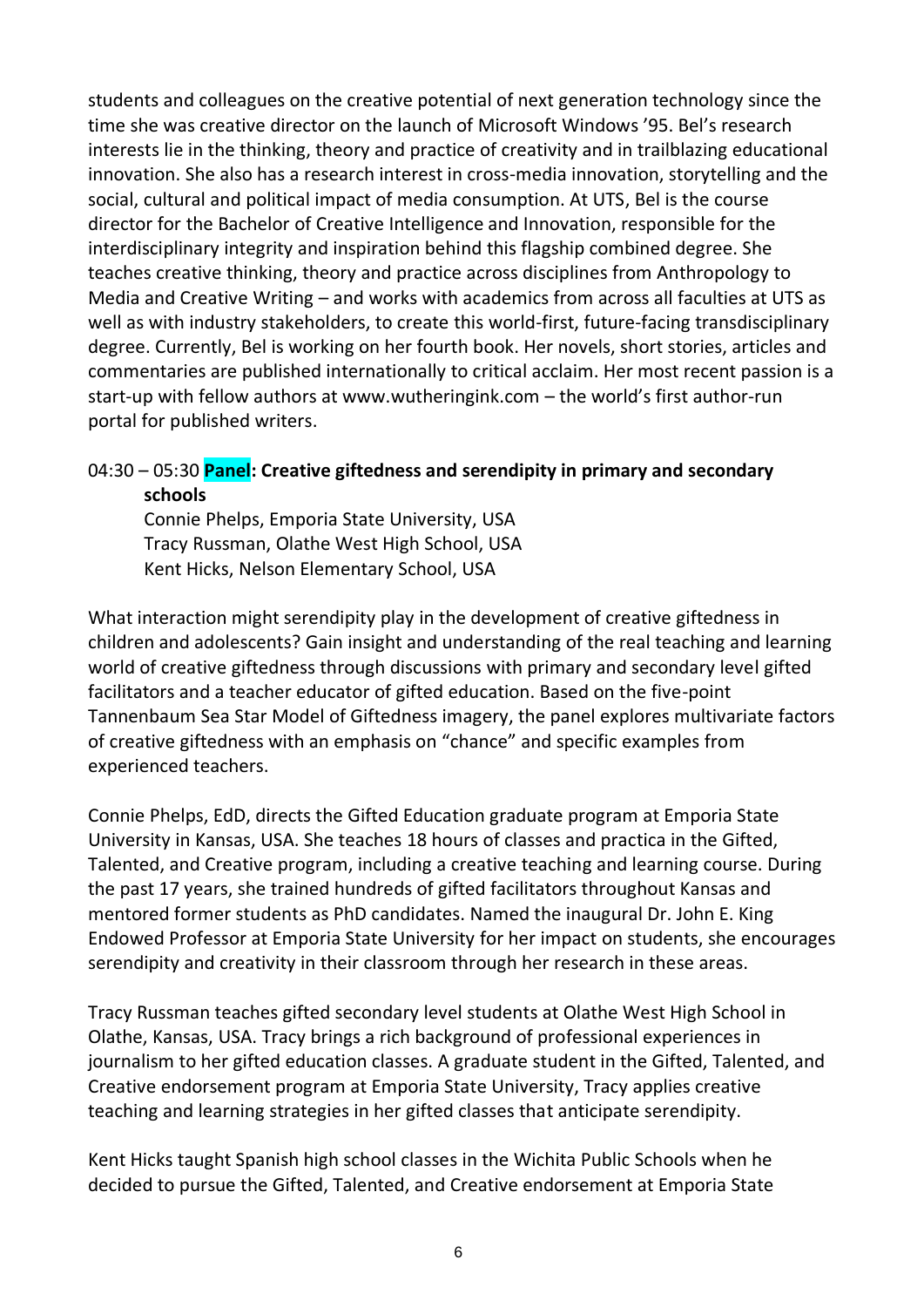University. Now a gifted facilitator at Nelson Elementary School, Haysville, Kansas, USA, Kent implements Creative Problem Solving (CPS) methodologies to enhance creative giftedness in his students and appreciates inspiration gained through moments of serendipity.

## 05:30 – 06:00 **Keynote: Breaking the line: Serendipity and linear, boundaried models of creativity**

Wendy Ross, London Metropolitan University, UK

Creativity is the generation of something novel and useful. Both what counts as novel and what counts as useful have been matters of discussion, and this talk will not be rehashing those debates. Suffice to say that novelty is best considered as multidimensional; as too is usefulness. What has been less of a focus is the ontological locus of that creativity: it is overwhelmingly considered as residing in the inner characteristics of the creator. This hylomorphic model, describing a creator imposing an idea on inert matter and transforming it in line with an internally generated plan, dominates thinking about creativity. This is in no small part down to the casting of creativity as an epistemic virtue and the, for the main unwritten, third pillar of creativity, that of meaningfulness. That is, schizophrenic word salads are examples of something which is not creative even if novel and, arguably, as useful as some other forms of literature. This instinct to draw a line between true creativity and unintentional products underlies anxieties about creativity generated by non-intentional algorithms and puts accidentally created work of great beauty outside of the bounds of creativity research. It also reflects a mind/world dualism which inescapably permeates all our thoughts as we consider our interactions with the material world. However, a serious consideration of serendipity aims to break the binary nature of such thinking. In serendipitous moments, the environment is not an influence, harnessed in the service of the explicitly delineated human mind, nor is it the generator of ideas that are merely observed. Instead, serendipity forces us to dissolve these boundaries of agency and to distribute epistemic credit across both internal and external forces. Along the iterative heteroscalar pathway of creativity, serendipity is the moment when creativity is truly emergent from the properties of both person and material. Recognising that these moments exist and working towards identifying them adds to the complexity of understanding this intangible moment.

Wendy Ross is a Senior Lecturer at London Metropolitan University. She is interested in how creativity and problem solving are facilitated by the interaction with an uncertain environment and the moment when cognitive agency is distributed across both person and objects. She investigates this in a variety of ways from experiments to focused ethnographies all using detailed videographic analysis. She is developing a theory of accidental cognition which looks closely at the way that accidents intrude on our thought processes and when we may be best placed to take advantage of these environmental hints. She is the co-editor of the forthcoming Art of Serendipity and Serendipity Science.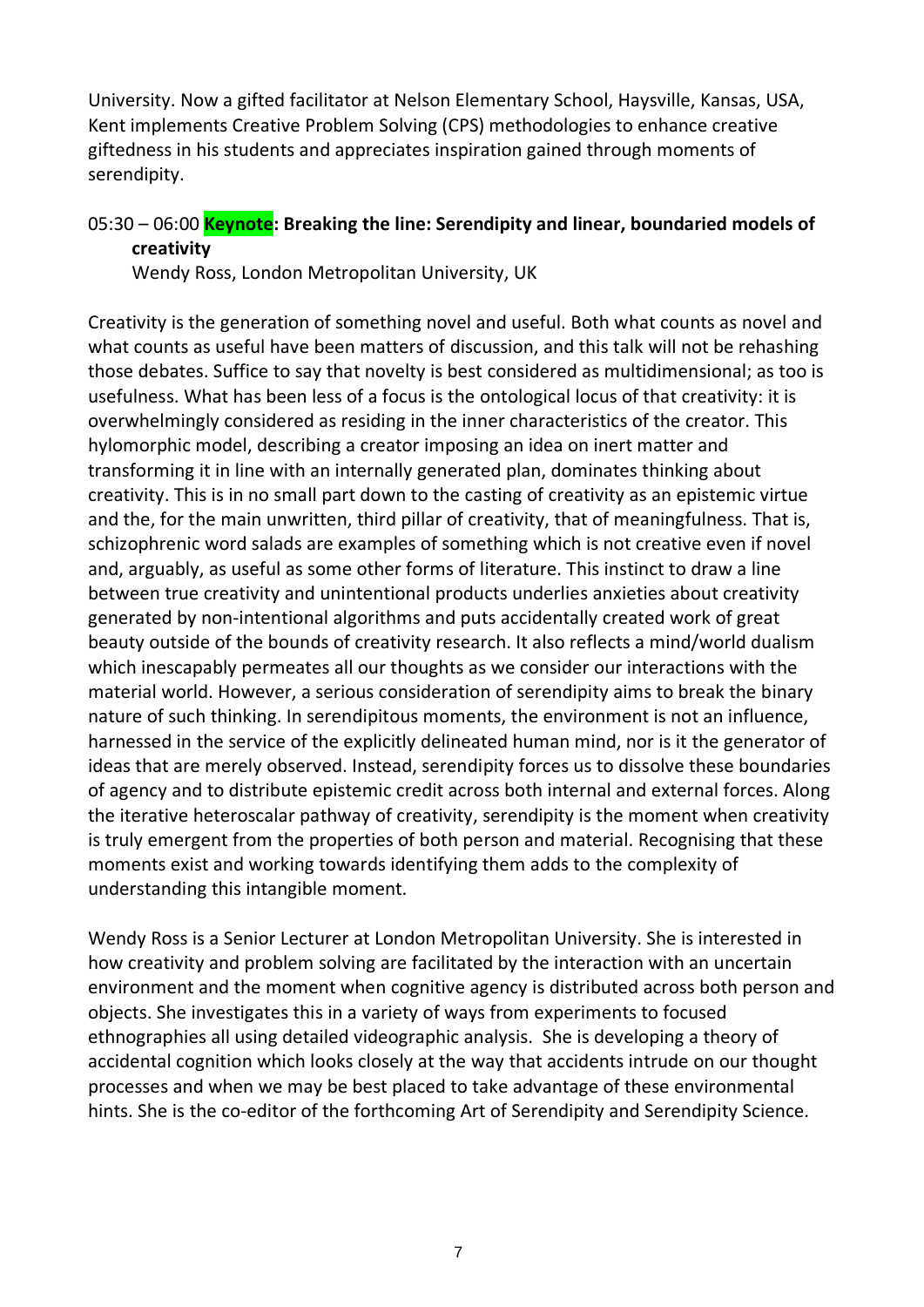#### 06:00 – 08:00 **Paper presentations**

Gerhard Bruno Erich Lock (Tallinn University, Estonia) – *The unexpected, micro-moment opportunities and serendipity as pedagogical concepts in music, the arts and beyond*

In this paper the basic principles of the following concepts will be discussed and compared: 1) micro-moment opportunities and pedagogical creative improvisation (Houman 2017, based on Beghetto 2009), 2) the "interfere" principle as part of the Functional / Compositional Continuum (FCC) model (Bruford 2018, based on Lock 2011a), and 3) Serendipity (Ross, Vallee-Tourangeau 2020, Ross et al (under review)). Central in all three approaches are the being-in-the-moment as well as expection and performativity aspects. Micro-moments in teaching invite to "expect the unexpected": students may ask unexpected questions or act differently that may take the lesson off the planned course – pedagogical creative improvisation can help the teacher in such situations. The "interfere" principle enables the musician to decide how to participate in the running creative process: passively vs actively, extrinsically vs intrinsically motivated, craftsman-like (essentially recreative) vs artist-like (essentially creative), supplying the expected vs the unexpected – especially in musical improvisation. The FCC model can be applied also in other domains beyond music performance. Serendipity research observes planned and unplanned opportunities as cognitive process and performance "to better understand the interaction between a person and luck" and requires a "prepared mind" (Ross et al, under review). The outcome of this paper is a model (Lock 2017) that integrates these three concepts from the pedagogical viewpoint in order to enhance teaching and learning as cognitive, performative and improvisational process that requires awareness for lucky opportunities and openness for the Unexpected. This takes place between either keeping the process happening as long as it seems necessary (observe or be in the flow) or "interfere" if possible in the right "lucky" moment with a well balanced intensity to follow the track even where and how one didn't plan to continue. This applies both to the teacher and the learner within the process of self-directed (Grow 1991, Mõistlik-Tamm, Lock 2017) and self-regulated learning (Marijan 2017). Further the results of the above mentioned model-based questionnaire among school teachers (N=20) will be presented that has been conducted during the Tallinn University (TLU) Baltic Film, Media, Arts and Communication School (BFM) four days pilot postschooling course "Integrated teaching of creative subjects" (25./26.02, 20.04 and 21.04). The course embraces several creativity topics, collaborative group work methods, how to overcome obstacles in the creative process, motivation, special needs aspects as well as more specialized topics in the art, music, dance and film domain, including also creative thinking strategies as well as cross-domain concepts like composition and narrativity. Improvisation based on Preknowledge (the Known) as well as taking into account the Unknown (the New) in order to explore the Intriguing (NKI approach by Lock 2011b; Mõistlik-Tamm, Lock 2014) is hereby a crucial ability that, as one of the author's hypothesis, supports the recognition of Serendipity that again opens new doors to new creative solutions and achievements by all parts in the process.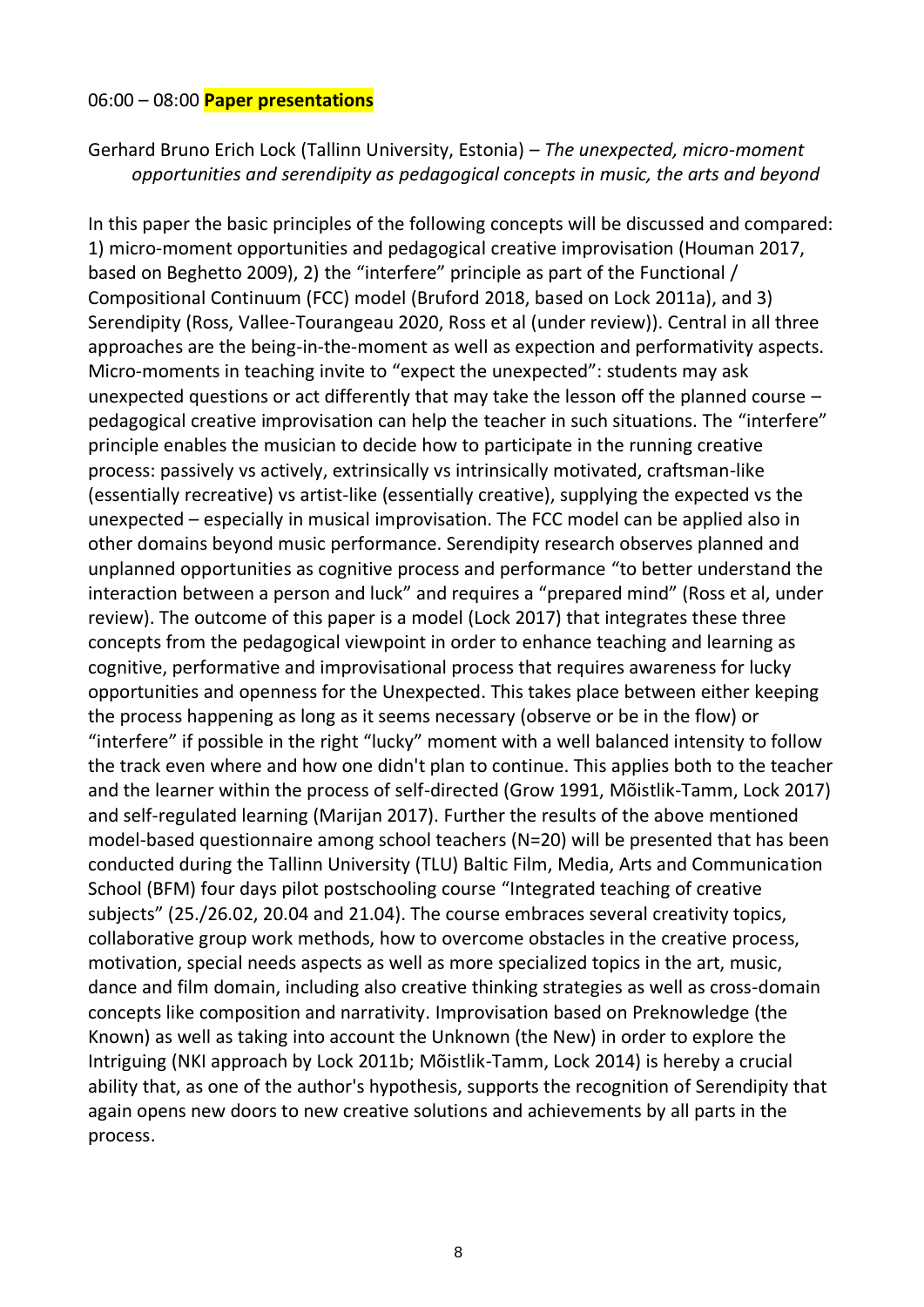Halima Ahmed, Kata Pauly-Takacs and Anna Abraham (Leeds Beckett University, UK) – *Effects of memory induction on creative thinking in younger and older adults* 

The relationship between creative thinking and declarative memory operations, such as episodic memory (memory of personal experiences) has received much focus over recent years. Evidence has suggested that receiving an episodic specificity induction (a brief training in recollecting a recent experience) prior to completing a creativity task boosts creative performance in younger and older adults (Madore, Jing & Schacter, 2016). This is an interesting finding considering the decline in episodic memory associated with healthy cognitive ageing (e.g. Piolino, 2002). While there is support for the involvement of episodic memory processes in creative thinking, other forms of declarative memory, such as semantic memory (memory of general knowledge and facts), have also been associated with creative thinking (Kenett, Anaki and Faust 2014). Therefore, simultaneously examining the effects of a semantic induction is appropriate, especially considering that semantic memory is well-preserved in healthy ageing (e.g. Hertzog, 2011). This oral presentation will present a brief overview of 4 studies in which different episodic and semantic induction methods have been employed to investigate their contribution to creative thinking in younger and older adults, whilst also considering a control induction and a no-induction creativity baseline. The findings will be outlined in relation to induction effects and age effects on the different measures of creativity; ideational fluency, ideational originality and peak originality (statistical rarity of response).

Todd Lubart (University of Paris, France) – *Introducing the International Society for the Study of Creativity and Innovation + The Three Princes of Serendip: What's creativity got to do with it?*

This presentation will look at the famous story of the Three Princes of Serendip, which inspired Walpole's term "serendipity", which in turn got linked with creativity. According to legend, this tale started in Persia in 420, passed through Italy in 1557, then England in 1722 and finally led to a 24 hour marathon event in 2021 in Geneva. The trail, littered with indices that provide insights about factors that favor creativity, will be retraced to the original lame camel in Sri Lanka, where it all began.

Nathalie Bonnardel, Eric Bonetto and Nicolas Pichot (Aix-Marseille University, France) – *Serendipity and judgments of creative productions*

In line with debates on criteria that characterize a creative production and authors suggesting to take into account the intention of the individual who produced the creative production (Weisberg, 2015, 2018), we will raise a question related to serendipity: how are those creative productions that were not searched for and are thus unintentionally produced judged, by comparison with creative productions that were intentionally produced? To answer this question, in accordance with implicit theories that allow us to capture the naïve conceptions of creativity (Glăveanu, 2014), we will present studies conducted with a large number of 'lay-participants'. These participants were presented with scenarios describing productions that were produced intentionally versus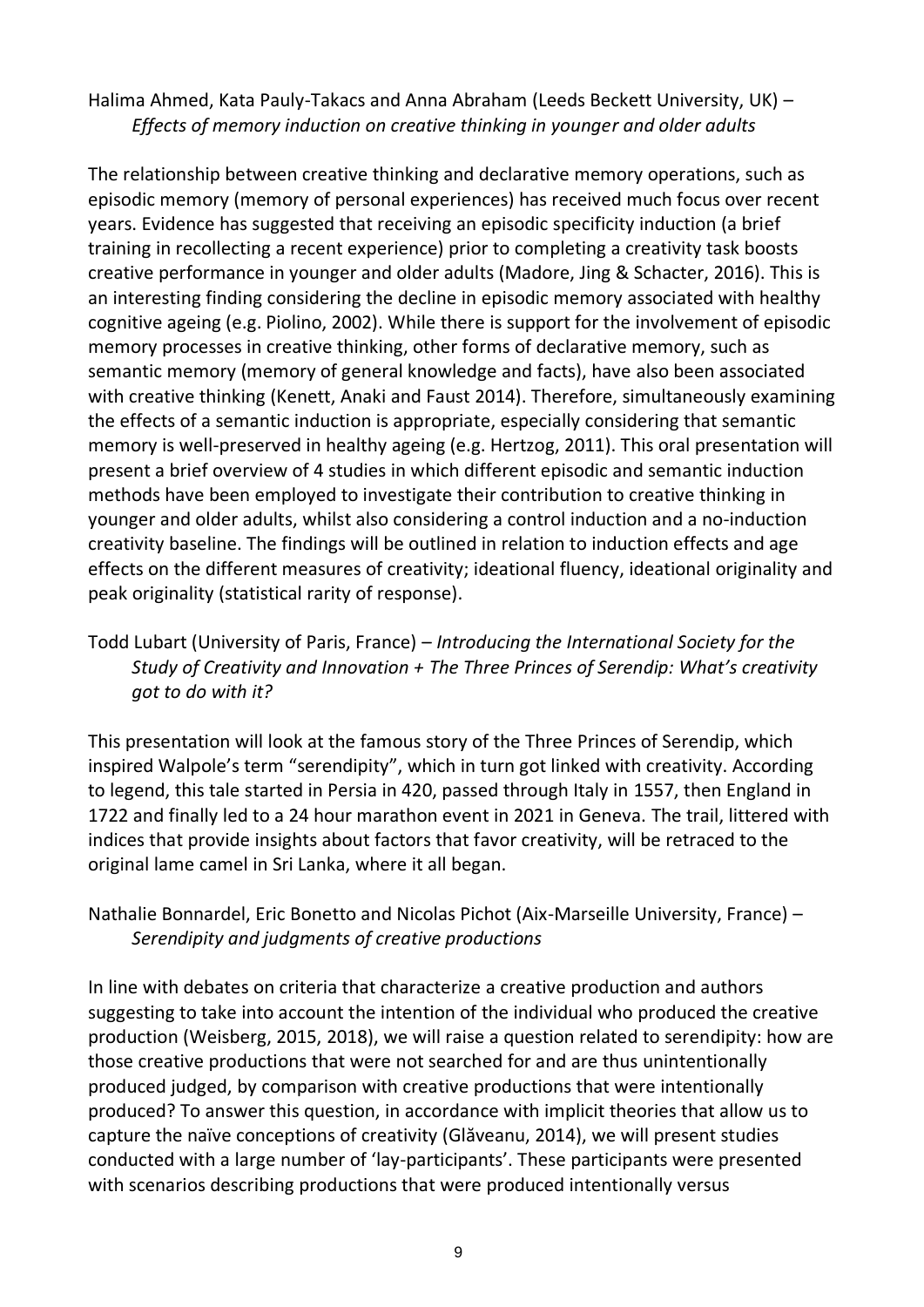unintentionally (as well as novel vs non-novel or valuable vs non valuable). Results allow us to discuss the factors that influence judgements of the creativity of different productions and of the individuals who produced them.

Auguste Dumouilla, Marion Botella, Todd Lubart and Franck Zenasni (University of Paris, France) – *Generate and seizing unexpected professional opportunities, the serendipian creative potential*

21st century sees a new working relationship and a new management of professional careers. Some contextual (e.g. artificial intelligence) and personnal factors (e.g. meaning of work) will strongly impact the labor market and increase the emergence of shorter and multiple career cycles (Bernaud, 2018; Greenhaus & Callanan, 2012). In order to deal with this problematic, we conceptualized a new construct: the serendipian creative potential. We mutualized two theoretical fields that were for the moment distinct: the happenstance learning theory (Krumboltz, 2009) and the multivariate approach of creativity (Lubart, Mouchiroud, Tordjman, & Zenasni, 2015). We discuss different areas of application and future research.

08:00 – 08:45 **Keynote: Anatomy of the unsought finding. Serendipity: Origin, history, domains, traditions, appearances, patterns & programmability** Menko Victor (Pek) van Andel (serendipitiologist)

Mirabile dictu: My spinning 'serendipity stones', so called 'Celtic stones' (quod non!), my rattlebacks casted from lead by myself, will demonstrate a reproducible surprising observation. Serendipities are by definition surprising observations, followed by correct explanations. Such an observation can be an enigma, an anomaly or a novelty. Its explanation can be overcoded, undercoded, creative or revolutionary and result in a pseudo-serendipity: a sought finding in an unsought way (penicillin, f.e.), or serendipity : an unsought finding (X-rays, f.e.). It can result a discovery (science), invention (technique), or creation (art). My forty serendipity patterns will close the lecture and show that serendipity can't be programmed, but you can learn ànd teach it. QED.

Menko Victor (Pek) van Andel, born near Amsterdam in 1944, got his university degree in medical research in Groningen. In 1994 he published the first, only and last article on serendipity in the British Journal for the Philosophy of Science. His pet sin, his 'Spielerei nebenbei', to collect and study serendipities developed into 'Ernst im Spiel'. He is now regarded as 'serendipitologist', and still writing on serendipity and giving lectures, courses and master classes on serendipity in Europe, the US, and even South-Corea, for (PhD) students, investigators, and research leaders in universities, laboratories, companies (Philips, ASLM, Nestlé) and institutes (Royal Dutch Academy of Sciences) in Dutch, English and French. In 2015 he gave a TED talk on serendipitology in the huge University Aula. His last physical master class on serendipity was for Inspir'action at the Crealab of the CNES in Toulouse. His is a frequent contributor to the online conferences organised by the the 'Serendipity Society' (a pleonasm?).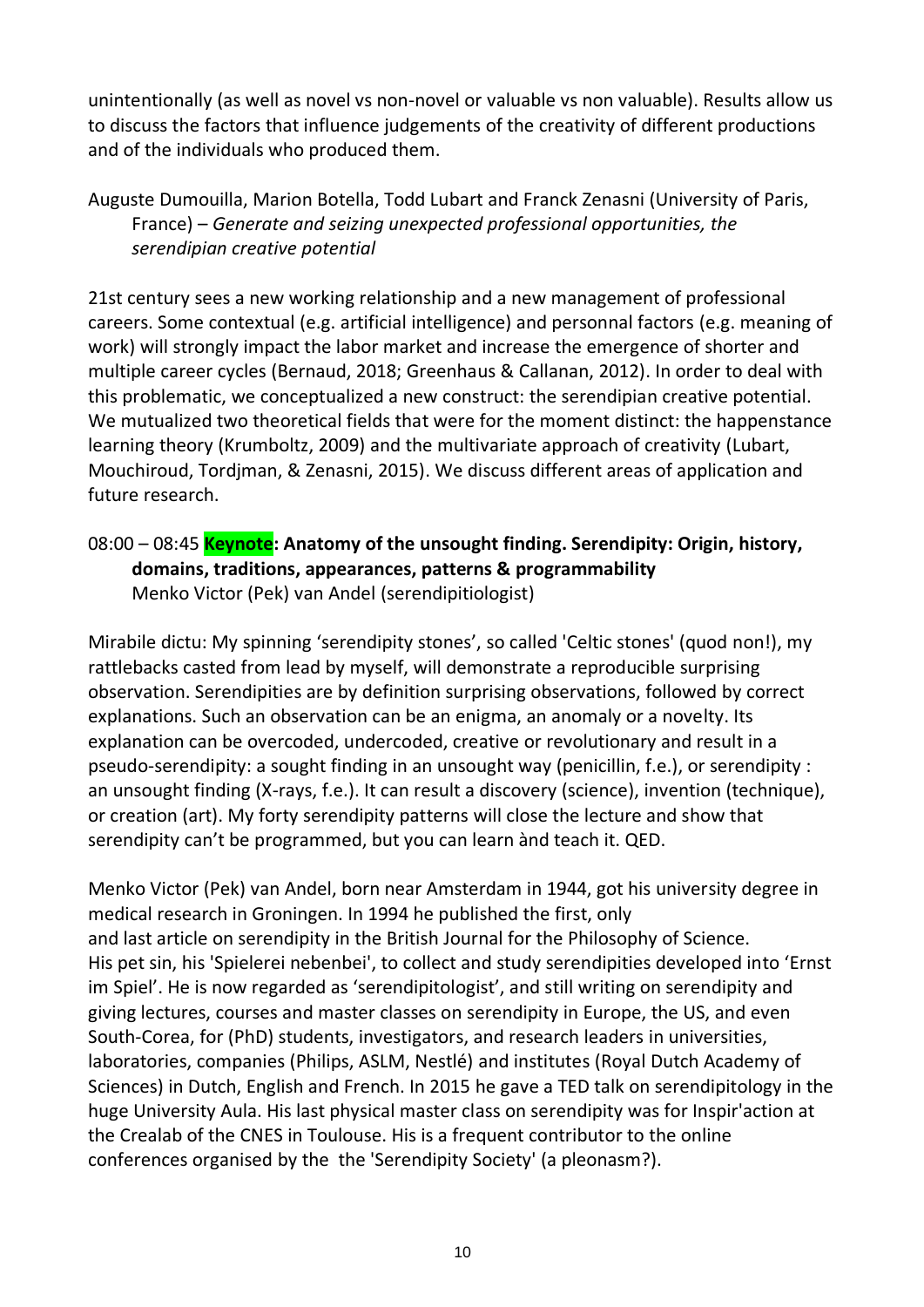# 08:45 – 09:30 **Keynote: Creative problem solving in the repugnant kitchen**

Frédéric Vallée-Tourangeau, Kingston University, UK

Psychologists have had a hand kneading the creativity dough for some time. One research strategy involves exploring how people solve so-called insight problems. These often take the form of simple riddles formulated in a manner that invites a misleading interpretation and deliberately leads the problem solver to a point of impasse. Creativity here is measured in terms of people's ability to think up new ideas to overcome this impasse and solve the problem. Thus, insight problem solving offers a window on the origins of new ideas. Traditional insight research has contemplated this idea-creation process as a strictly mental phenomenon which frames both the understanding of its ontology and the methodology used to elucidate it. In this talk, I argue that there is much to be gained by adopting a transactional and systemic perspective on the origins of new ideas. Methodologically, laboratory investigations of insight should afford interactivity: that is, problems to be solved should be presented in a physical form that encourages action and physical transformation of the problem. This research strategy is arguably much better aligned with how people solve problems outside the psychologist's laboratory, but more important it offers data that unveil the material traces of discovery and creativity. I explore the richness of these data as they reveal how some people overcome impasse and how others are stuck in epistemic limbo. Those who solve these problems do so through the gradual development of proto-solutions reified and scaffolded by physical changes that can be observed and acted on rather than mentally simulated.

Fred obtained his PhD from McGill University. His research has explored causal and Bayesian reasoning. Drawing inspiration from Hutchins, Latour, and Malafouris, he has been working on problem solving from a distributed cognition perspective, seeking to better understand how new ideas are distilled through action. He has edited *Insight: On the origins of ideas* (Routledge). In collaboration with Stephen Cowley (University of Southern Denmark), he has edited *Cognition beyond the brain* (Springer, now it its second edition). In collaboration with Linden Ball (University of Central Lancashire) he is editing the Routledge *International Handbook of Creative Cognition*(due out in 2021).

#### 09:30 – 11:00 **Paper presentations**

Panu Forsman, Soila Lemmetty and Kaija Collin (University of Jyväskylä, Finland) – *Unsustainable creativity*

In our ethnographic data from Finnish technology companies, we have looked for different standpoints and different stakeholders to understand creativity in work organisations. When compared, managers approach creativity at higher level and emphasise competition standpoint, while employees see creativity as everyday phenomena emphasising problemsolving and interaction. These create a tagline, "*need to be creative to survive",* but the discussion focuses on positive aspects instead potential caveats. From ethical and sustainable human resource standpoints, expert work is filled with several stressors legitimised and even glorified in these narratives. One such evident stressor is uncertainty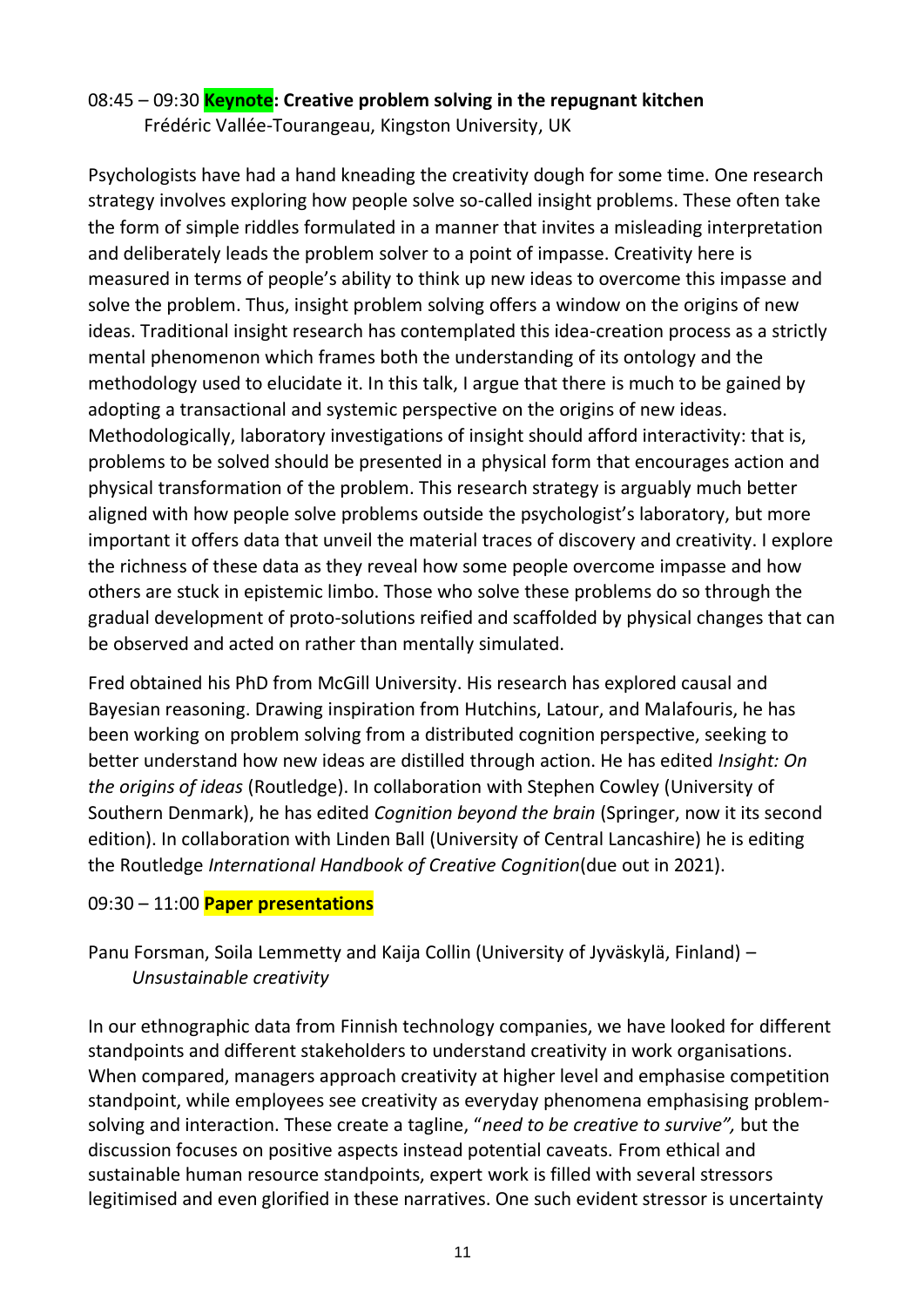with expected negative outcomes (Peters, McEwen & Friston, 2017; Lee, Chang & Choi, 2017; Sarinopoulos et al., 2010). While managers are reproducing and legitimising economic growth paradigm behind creativity demands, employees are experiencing this demand in their everyday lives. Both are lacking critical inspection of uncertainty as a potential stressor. Even when stressors are experienced subjectively (Berker et al., 2016; Scherer, 2005), environmental uncertainty can be computed through active inference (Peters, McEwen & Friston, 2017) and adequate amount of stress can even be beneficial for creativity (Rich, 2016; Byron, Khazanchi & Nazarian, 2010), for better work organisations, managers need to be engaged with critical reflection illuminating their potentially toxic narratives reproducing and legitimating stressful structures and culture. Similarly, employees need to be empowered to strengthen their professional identities and expertise, and thus, enact in ways that enable positive uncertainty experiences instead of negative ones.

Eric Rietzschel, Kiki de Jonge and Bernard Nijstad (University of Groningen, the Netherlands) – *A creative idea is a useful idea: Towards a 'Covfefe' model of creativity*

Creative ideas and innovations never arise out of thin air, nor are they generated in a vacuum. Nevertheless, the predominant focus of creativity research is on people's ability to produce original ideas. In contrast, we propose a shift towards usefulness as the primary characteristic of truly creative ideas, and formulate a new conceptualization of creativity, that revolves around ideas' potential to stimulate novel insights, ideas, or goals. Building upon Donald Trump's infamous 'covfefe' tweet and –particularly– the sometimes highly creative responses it elicited, we articulate our 'Covfefe Model of Creativity' (CMoC). The CMoC approaches creative ideas as raw materials rather than end products, and posits that an idea is creative to the extent that it sparks a new insight, a new idea, a reconceptualization of a problem, or novel opportunities for implementation in an observer. A core implication of this model is that any one idea may 'be creative' for one observer, but not for another. We will explain how the CMoC integrates different lines of research in the creativity literature, and discuss how it aligns with previous conceptualizations of creativity, yet differs from these in several important ways. Finally, we identify theoretical and practical implications of the CMoC, arguing that a shift from generating originality towards working effectively with raw materials will be helpful for organizations, employees, and broader society.

Martin Sand (TU Delft, the Netherlands) and Karin Jongsma (UMC Utrecht, the Netherlands) – *Scientists' views on (moral) luck*

Scientific discoveries are often to some degree influenced by luck. Whether this fact is at odds with common sense intuitions about responsibility, is the central concern of the philosophical debate about moral luck. Do scientists acknowledge that luck plays a role in their work and – if so – do they find it (morally) problematic? In our talk, we will present the results of four focus groups with scientists and engineers at Dutch universities, whom we asked about their views on luck in their respective fields and its moral implications. Our participants made a sharp distinction between luck as pertaining to scientific career paths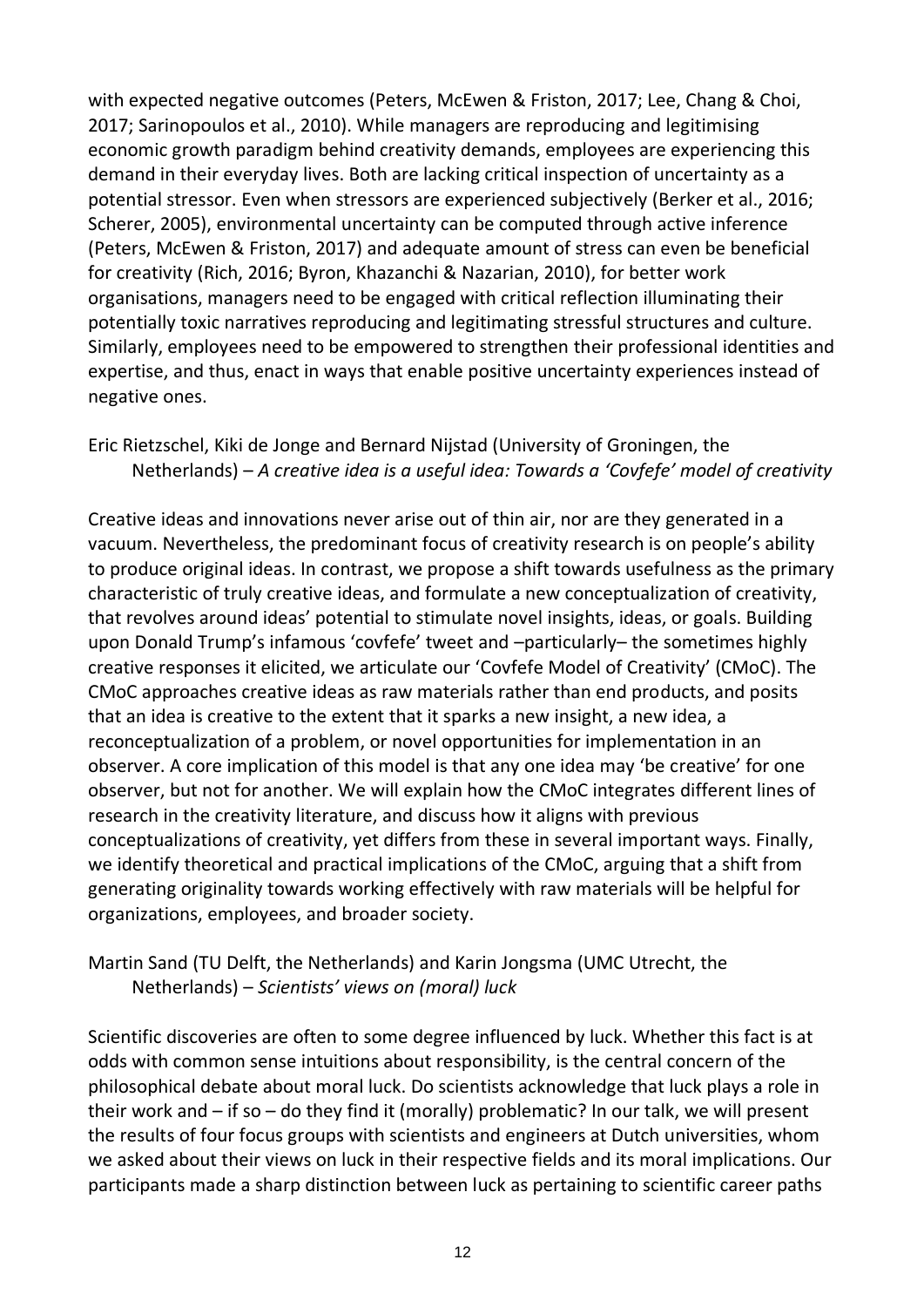and luck pertaining to the scientific practice *sensu stricto*. While emphasizing the existence of the former, they predominantly rejected the latter. Our participants underscored circumstantial luck as a key dimension of luck in science. Despite this, most participants insisted that there are ways of executing "control" in science: They believe that virtues, and skills can increase one's chances for scientific success. The cultivation of these skills and virtues was considered a reasonable ground for pride. Rewards were often not tied to personal desert, but to their societal function. In our presentation, we will discuss these findings in more detail and indicate how they can be considered for the responsible governance of science and innovation, where luck is primarily seen as a challenge and source of uncertainty.

Thomas Baruzzi (University of Edinburgh, UK) and Joseph Corneli (Hyperreal Enterprises, Ltd.) - *Looking for Serendip, Feeling Zembla*

We theorise the practical uses of serendipity, towards a model of culture in which failure and confusion are acknowledged catalysts for learning and discovery. As a metaphor, we look at how (1) gallery art, (2) street art, and (3) observations on a dérive are apprehended. Our analysis suggests a surprising conclusion. Just as enlightenment disappears in a culture unattuned to meditative values, serendipitous learning cannot arise unless error, failure, and disappointment enter the equation.

#### 11:00 – 12:30

**Panel: Chance encounters in media** with Ana Janeiro (Lisbon Polytechnic, Portugal) and Cecilia Zoppelletto (University of Westminster, UK) Moderator: Francesco Arese-Visconti, Webster University Geneva

How much do chance encounters and choices play a role in media creation? Through examples from the field of photography and film production, this panel will reflect on serendipity and its important and unpredictable contribution in the creative process. Ana Janeiro intends to describe the process developed to interpret archives through performance photography. It proposes to establish possible methods for contemporary visual interpretations of archives in which chance plays a part in interpreting. The visual work presented investigates family photographic archives from a particular period in Portugal's past (1940–75), one that is scarred by colonialism and one of the longest-lasting dictatorships in history. The acts of performing for the camera critically interpret these archival images. The acts of performance are also acts of embodiment and serendipity. Some of the questions this paper attempts to answer are: What part can serendipity play in the acts of interpretation of archives? What part does serendipity play the acts of performance? Dr. Cecilia Zoppelletto will discuss how an apparently casual encounter between African and European art work can generate points of discussion on intercultural imagery. The keynote speaker Dr. Margherita Sprio will close the panel with a keynote related to the work of British filmmaker Carole Morley. Through the analysis of Morley's documentary Dreams Of A Life (2011), Dr. Sprio will reflect about serendipity and working methodology in film production with a philosophical perspective.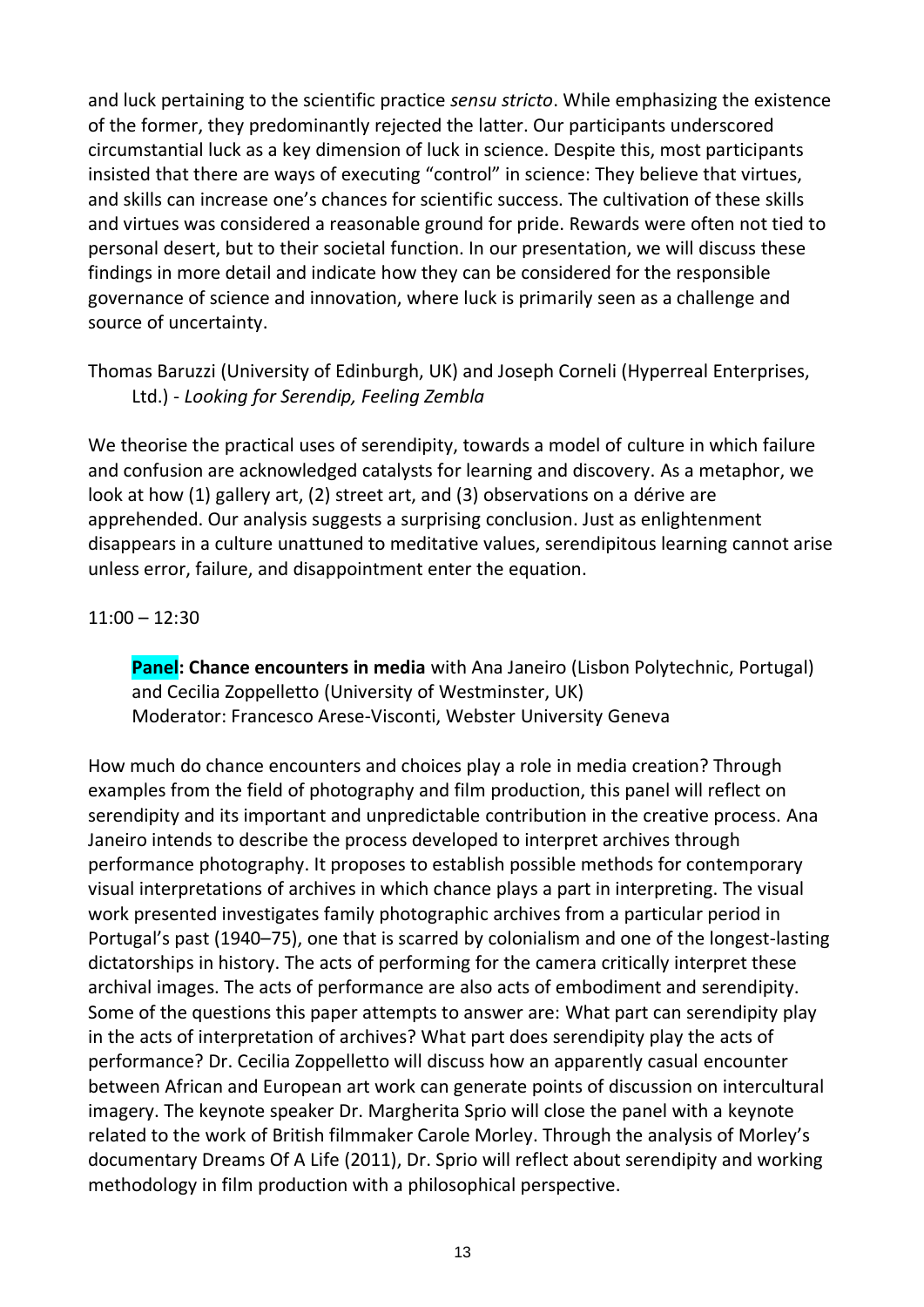Ana Janeiro uses self-portraiture and performance photography in her artistic research. She holds a PhD from the University of Westminster (2019) and an MA in Photography from the KIAD (currently UCA) UK. She studied fine Arts at the Universidade de Lisboa, in Lisbon. She teaches at the School of Communication and Media Studies of the Lisbon Polytechnic. She has exhibited in Portugal, UK, India, Brazil, and Belgium. She is represented in several art collections.

Cecilia Zoppelletto, born in Italy, living in London since 1994, has worked as a news producer for the Italian national broadcasting company RAI and as TV host and writer for the Italian network Antenna Tre Nordest. Cecilia is a Visiting Lecturer and PhD researcher at the University of Westminster, her research titled "Decolonisation through Development Films: Constructing and Reconstructing the Zairian Spirit on Film" explores the archives of the Democratic Republic of Congo and the country's national image on film of the post-independence. She is a documentary filmmaker, director and producer of La Belle at The Movies (2015), the short experimental film Falling (2017) and is currently in production of the film Jews of Congo (working title).

Francesco Arese Visconti is an experienced and published photographer. He worked for important museums and public institutions. Arese Visconti is the Head of the Media Communications Department and Photography Program Coordinator at Webster University Geneva where he teaches visual communication courses. As a member of the research faculty at Webster, he focuses his work on the migration processes in Switzerland and in Italy. In 2012, he published the book 'New World – Stories of African Immigration and Integration in Switzerland.' In 2015, Arese Visconti completed two projects on the Italian-Chinese community in Prato (Itay): 'Hidden Identity – The Italian-Chinese community in Prato' and 'We, Prato.' His current work is about Italian migration in the Swiss Confederation. Ten images from this research project were exhibited in 2015 at the EXPO in Milan and are part of his Ph.D. research at the University of Westminster (UK). Arese Visconti is also a member of the Union Suisse des Photographes Professionnels (USPP) and the organizer of the webinar series 'The Looking Glass - A Webster Geneva live stream with an expert on a current topic'.

**Keynote: Chance encounters and** *Dreams of A Life* **(Carol Morley, 2011)** Margherita Sprio, University of Westminster, UK

This presentation will address the ways in which the British filmmaker Carole Morley negotiates the politics of chance in her working methodology. Chance encounters and chance choices enable a multitude of possibilities for how our subsequent memory banks are created. To what extent can it be argued that Morley's working practice embodies a 'feminist politics of chance' that is both inside and outside of her films? This question will be addressed in relation to her documentary film Dreams Of A Life (2011) that situates these overarching themes into a contemporary context. Based on a real life, this film is about a young woman, Joyce Vincent who died in her bedsit above a busy shopping centre in London in 2003 and whose body remained undiscovered at her home for three years.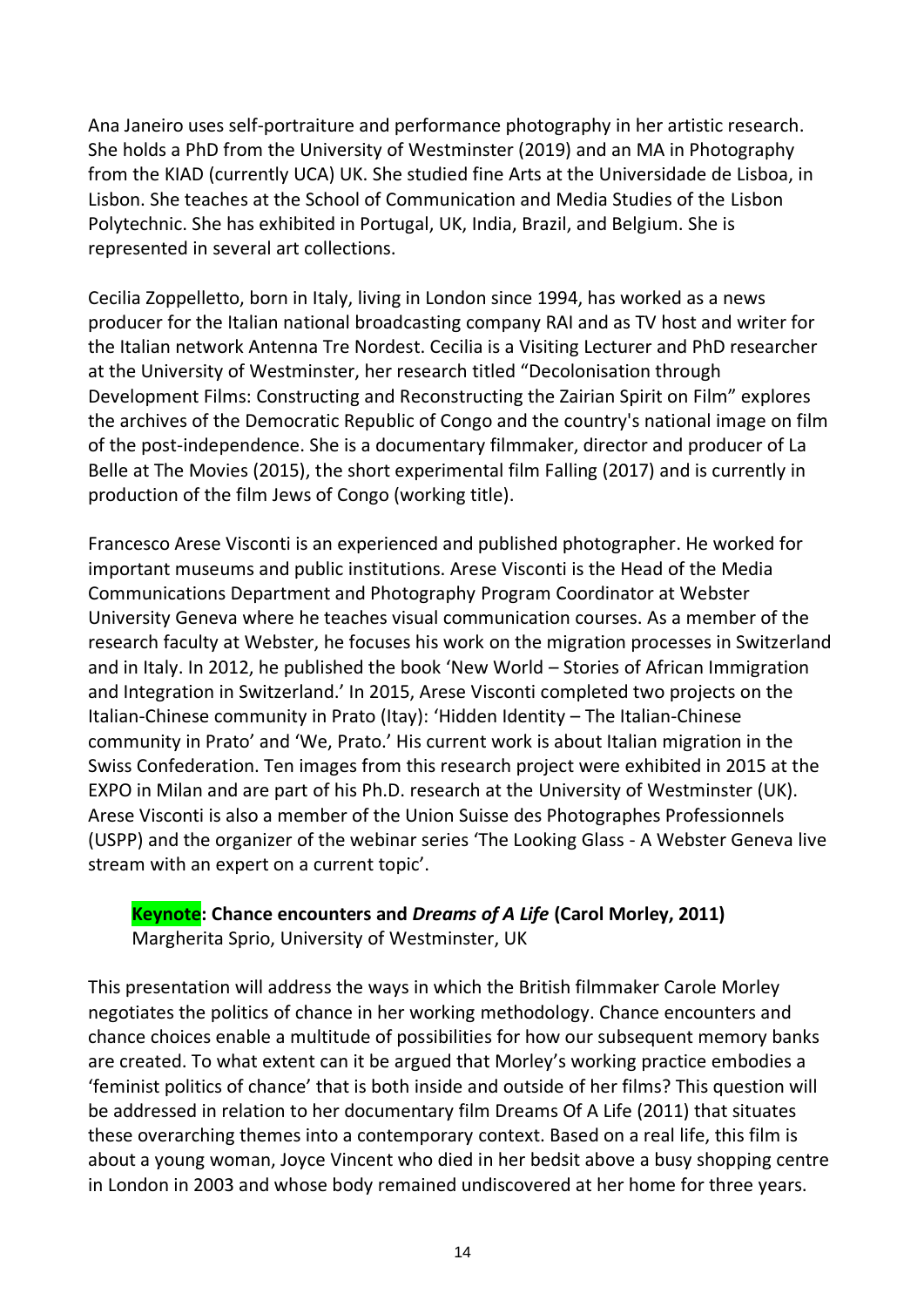The film negotiates the interrelationship between the politics of chance, femininity, race, loneliness, regret and mourning. Morley's forensic detailing of the life that Vincent led before her death, acts as a repository for women's historical invisibility. The circularity of the data that Morley uncovers gives credence to a life once lived but also to the unknown histories that women help to shape in the everyday. Chance decisions on the part of both the director and the subject of her film, enable us to rethink the significance of chance encounters and the resulting lives both lived and then extinguished. Oral interviews throughout the film give life to a woman who was once very loved but who still managed to escape the conventional grip of a life lived out in public. Morley's focus on the value of a woman's life forces the spectator to re-think their own relationship to discourses of serendipity and chance. This presentation will interrogate these issues and hopes to highlight the particular role that Morley's film plays in helping us to understand how to live a life where chance is no longer the forgotten barometer of contemporary discourses.

Dr Sprio is Reader in Film and Visual Culture, Deputy Director of the Graduate School and author of Migrant Memories: Cultural History, Cinema and the Italian Post-War Diaspora in Britain (Peter Lang, 2013). She is currently working on her forthcoming book, Women in the Frame: Feminist Intimacies on the British Screen, (Bloomsbury Academic). She studied Fine Art at Goldsmiths (University of London) and The Slade School of Art (University College London) and then worked for a time showing her work internationally before going on to gain her PhD at Goldsmiths. She moved from making photographic and film works to writing and teaching about film and visual culture. She joined University of Westminster in 2011 and has previously taught at a number of institutions in the UK including Birkbeck College, Goldsmiths, Middlesex University, Central St Martins and University of Essex.

# 12:30 – 13:15 **Keynote: Making my own luck: Creative professionals' 'serendipity strategies' and their implications for creative practice**

Stephann Makri, City, University of London, UK

Some people experience serendipity more than others; these are people with a natural openness to and willingness to explore new ideas, a 'prepared mind' primed with relevant background information to create insight and the determination to turn unexpected circumstances into a valuable, unanticipated, and often creative outcome. Sound familiar? Creative professionals often harness serendipity as a means of facilitating and catalysing creative outcomes. So what can the rest of us learn from these professionals who are seasoned in spotting and seizing serendipitous opportunities? In this interactive keynote, I'll present the 'serendipity strategies' distilled from semi-structured interviews I conducted with 14 creative professionals including a comedian, composer, participatory theatre-maker and improvisational choreographer and discuss the implications of these strategies for creative practice. We'll also have plenty of time for discussion and reflection. In particular, I'll be inviting you to:

• Share your **serendipity stories**, especially those that resulted in creative outcomes, or led to innovation;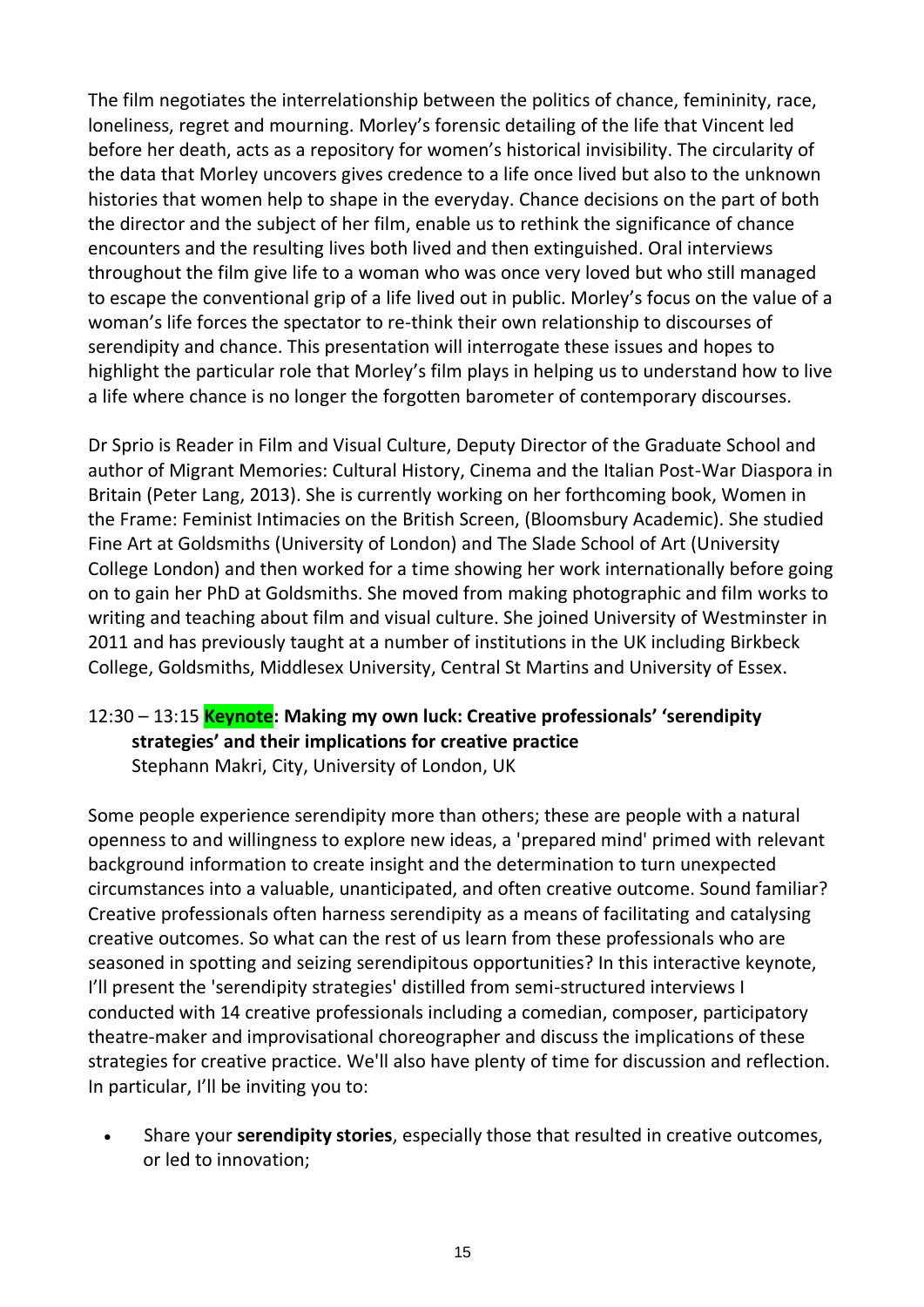- Reflect on and discuss the **role of serendipity in your own creative practice** and the**relationship between serendipity and creativity**;
- Share your own **serendipity strategies**, especially those that have already (or might have potential to) result in creative outcomes, or lead to innovation.

Dr. Stephann Makri is a Senior Lecturer in Human-Computer Interaction at City, University of London and self-proclaimed 'prince of Serendip.' His research focuses on understanding how people find, interpret and use digital information and feeding this understanding into the design of digital information environments by proposing novel design principles and guidelines. He has conducted research both on understanding serendipity in general and in the context of finding information - known as passive *information encountering* (as opposed to active information seeking). Stephann has published more than 20 serendipityrelated academic papers, including those aiming to understand its nature and scope, how to observe it on the Web, peoples' strategies for 'seeking serendipity' and how it can be disrupted. He also co-edited the book 'Accidental Information Discovery: Cultivating serendipity in the Digital Age' (Chandos, 2016). Stephann's serendipity research has featured widely in the media, including in the Sunday Times, BBC and ABC Radio and Readers Digest. For more information visit [www.stephann.com](http://www.stephann.com/)

## 13:15 – 14:45 **Workshop: Improvised comedy: Creativity at play**

Samuel Lagier, Switzerland

Improvisational theatre (improv) is a form of theatre in which most of what is performed is unplanned, unscripted and created spontaneously and collaboratively by the performers. This spontaneity brings improvisers to rely mostly on their intuition, deeply rooted in their very own experience of the world. As Viola Spolin describes it: "at this intuitive level, when a person functions beyond a constricted intellectual plane, intelligence is freed". The result often surprises the players themselves. This workshop is a hands-on introduction to improv during which each participant, regardless of their artistic skills, will experience the power of playfulness, creativity and spontaneity in a safe environment. Laughter guaranteed.

Samuel Lagier, PhD, is a neuroscientist who has been practicing, performing and teaching improv for over 10 years. He has successfully brought improv to schools, corporate clients, UN agencies and CERN. He can be found on stage with the Renegade Saints (renegadesaints.ch), working at the interface between science and art with the Catalyst (thecatalyst.ch) or teaching presentation skills to experts of all disciplines (samspeaksscience.com).

## 14:45 – 15:45 **Meet the Artist**

Jan Van Mol (Addictlab) Moderator: Julianna Sandholm-Bark, Webster University Geneva

The Meet the Artist Lecture Series was launched in March 2018 by the Global Citizenship Program on the Geneva campus in collaboration with the Media Communications department and the Webster Center of Creativity and Innovation (WCCI). As a learning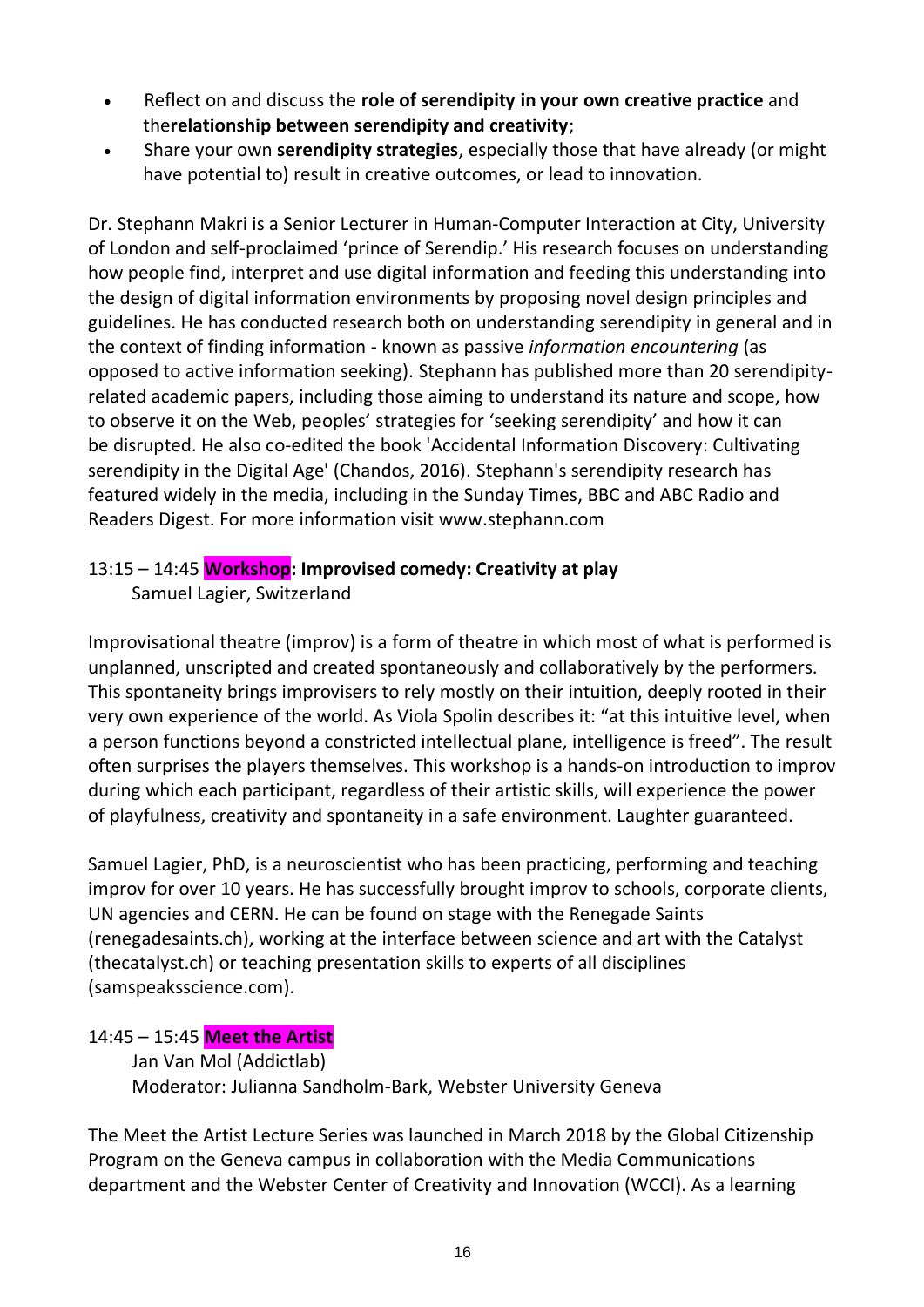platform, its main goals are to integrate the arts across disciplines and majors, to activate students' potential for creative and innovative thinking through activities that are both cognitive and experiential – eg. curating, engaging with artists' creative process and art making, and podcasting – and to develop their capacity for lifelong learning.

Meet the Artist hosts events that enable professional artists, art professionals, academics, Webster alums and current staff to speak about their work to the Webster community.

Belgian Jan Van Mol has been called a concept king, a brand guru, a renaissance man, a pioneer in the creative industry by the international press. Jan started his own advertising agency in Brussels while still at school. MotuNuï, was seen as a combination of a creative hot shop and a high level service company, resulting in a loyal client base in markets such as FMCG, automotive, retail, fashion, food and media. In 1997, he created Addictlab.com, a creative laboratory uniting thousands of creatives from all over the world, from different disciplines, publishing over 35 magazines or books, setting up exhibitions to accelerate their creative talent and specializing in out of the box collaborative processes and research. Addictlab has become a pioneer in collective intelligence with its own Creative Chemistry concept and tools. The lab's consultancy department to offer innovation to governmental bodies and companies, with cultural change transformation programs, 'fab Lab' installations, profiling tools to create agile organizations has been turned into a business unit called YourOwnLab. Addictlab and Yourownlab have set up collaborative ideation processes for companies such as Nike, Thalys, Novartis, Saint Gobain, BMW, Diesel, H&M, chocolate companies, govt bodies, cities such as Rotterdam, Kortrijk or Melbourne. When Addictlab is all about finding new ideas and Yourownlab about selling ideas, Jan created a new section in 2016 called the Addictlab Academy to share ideas. The Academy has opened up the lab tools and activities to kids from 5 till 105, and is now attracting over 200 kids per month, with a mobile bus visiting schools, a shop and concept store in Ferney Voltaire and a full list of workshops, a home schooling program, STEAM curriculum and camps, and even birthday 'labs'. As the United Nations created the Sustainable Development Goals, Jan developed the SDG Impact kit, and redesigned the addictlab.com website using the SDGS as a navigation system through people, projects and research. Addictlab is now defined as one of the catalytic places in Geneva to accelerate thinking and acting about the SDGS. The Addictlab site goes live again in February 2020, colliding with Jan publishing the SDGzine, a collaborative magazine and ecosystem on the SDGs with partners such as the University of Geneva and the Geneva Tsinghua Initiative. Jan's ideas, photography, art and design concepts have been published and exhibited in design shows, art galleries and fashion events. Describing himself as a creative wanderer and wonderer, he is taking on branding, advertising, photography, art and product design commissions. He moved with his wife and two kids from Belgium to Johannesburg, South Africa, and is now living on the French side of the border near Geneva.

Julianna Sandholm-Bark is Assistant Professor and Head of the Global Citizenship Program at Webster University in Geneva. She has a PhD in Art History from the Institue of Fine Art at New York University and an MA in English from the University of Geneva. In 2018 she launched the Meet the Artist Lecture and Podcast Series, and she is currently working on a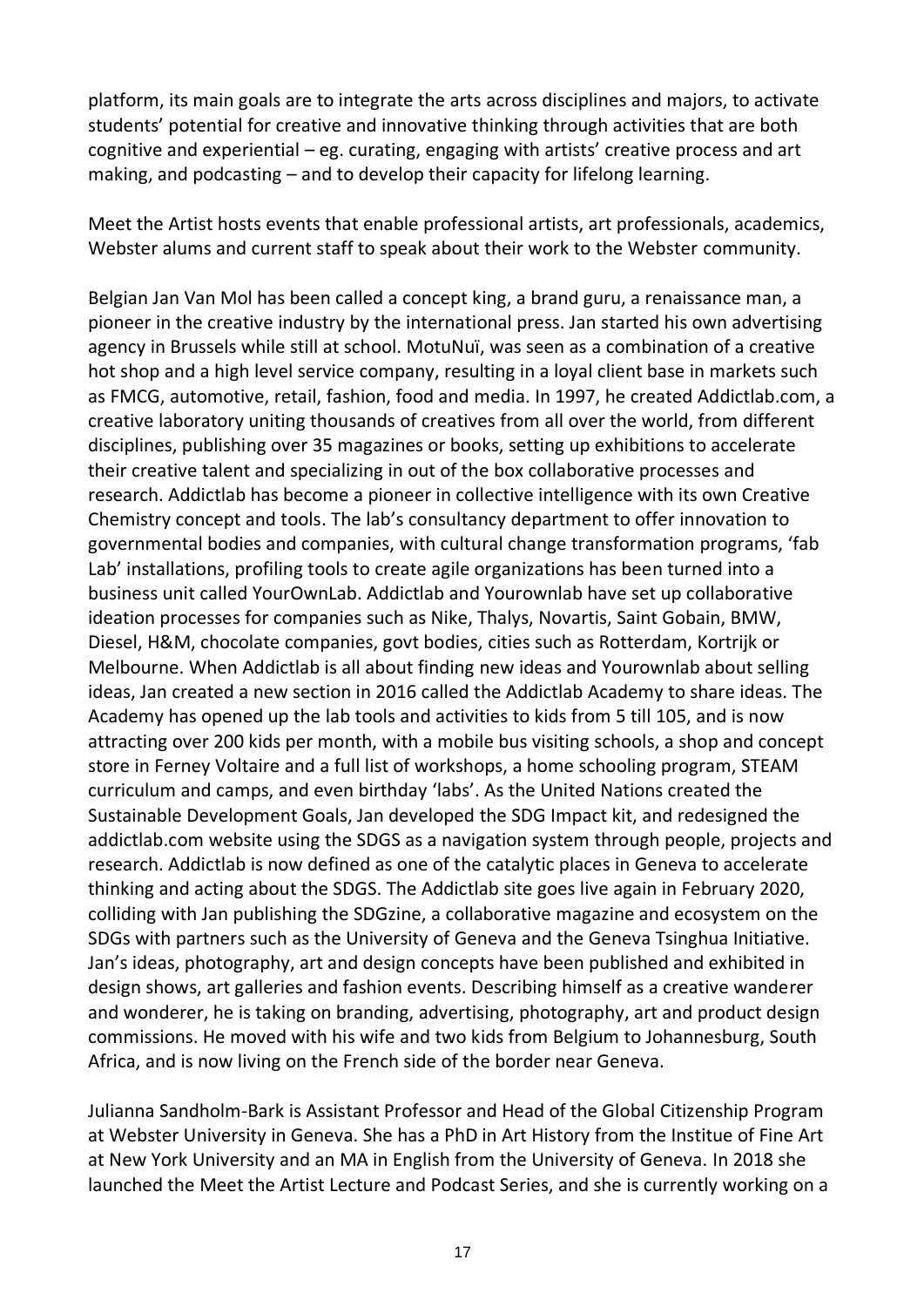publication that will compile three years' worth of conversations with artists. For more information about Meet the Artist, please visit https://wcci.webster.ch/events/meet\_the\_artist/

15:45 – 17:00 **Panel: Creativity and serendipity in film making and viewing of the short documentary** *Freedom Dance* **(Steven Fischer, Craig Herron, 2007)** Panelists: Steven Fischer (film maker), Francesco Arese-Visconti (Webster University Geneva), Wendy Ross (London Metropolitan University, UK), Vlad Glaveanu (Webster University Geneva, Switzerland)

This is the story of a young artist and his newly wedded wife literally running for their lives - on foot, by truck, by bus, by train and by boat - on a gutsy and determined quest for personal independence. *Freedom Dance* chronicles the four months Edward and Judy Hilbert spent escaping the ruthless control of Communist Hungary under cover of the riotous 1956 Hungarian Revolution as documented by Edward in a series of sketches defined by adventure: his apartment destroyed by a Russian tank (while he was home); a tense smuggling out of Budapest; the robbery by an opportunistic escort; a dream-like Christmas in Vienna; and a punishing boat ride across the Atlantic to America and freedom. The decision to leave Hungary during a violent revolution is further complicated by the fact that Judy was still healing from the trauma she suffered in a German concentration camp at age 14. To survive the Holocaust and within 12 years endure four months as a refugee, homeless, defying the dehumanization from yet a second tyranny is glowing testimony to Judy's remarkable strength of character and incredible endurance. Revealed in her decision to stay with her husband during the most trying of times, under the most inhumane conditions, is a heart felt tribute to the inspiring beauty of true love. Character-driven animation brings to life the pages of a powerful collection of cartoons, drawn during the winter of 1956, from a cartoonist using his passion to re-tell the greatest achievement of his life: realizing the dream of freedom! —Steven Fischer

Steven Fischer is a two-time Emmy nominated writer/producer/director, a Fulbright Specialist in Creativity, and is internationally sought to speak on storytelling and creativity. His credits include the critically acclaimed animated documentary Freedom Dance with Golden Globe-winning actress Mariska Hargitay, Old School New School with Emmy winner Brian Cox, and productions for Maryland Public Television/PBS, TV Asia, Romanian Television Network, Nalco/Ecolab, Nextel, and National Foundation for Advancement in the Arts.

Francesco Arese Visconti is an experienced and published photographer. He worked for important museums and public institutions. Arese Visconti is the Head of the Media Communications Department and Photography Program Coordinator at Webster University Geneva where he teaches visual communication courses. As a member of the research faculty at Webster, he focuses his work on the migration processes in Switzerland and in Italy. In 2012, he published the book 'New World – Stories of African Immigration and Integration in Switzerland.' In 2015, Arese Visconti completed two projects on the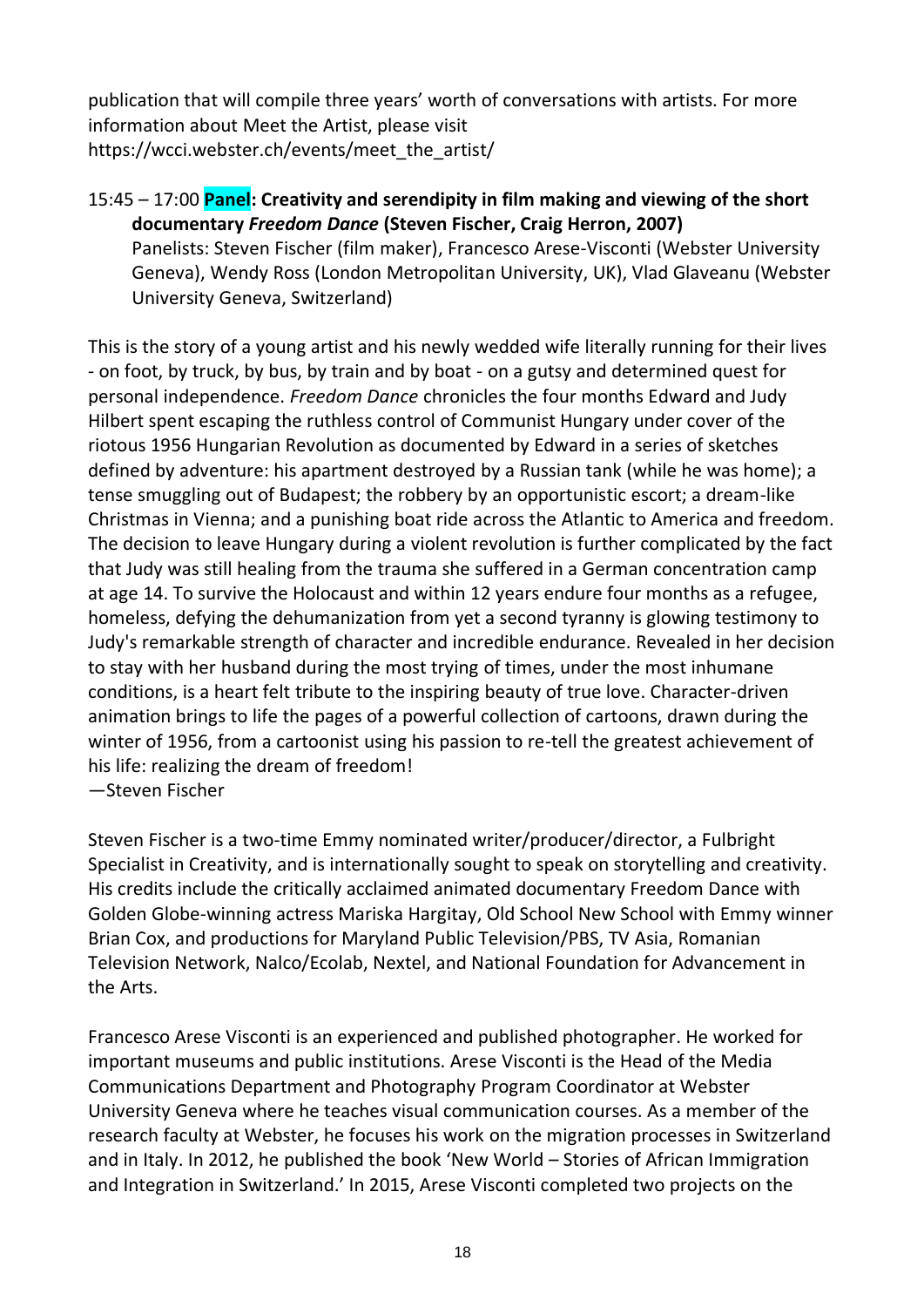Italian-Chinese community in Prato (Itay): 'Hidden Identity – The Italian-Chinese community in Prato' and 'We, Prato.' His current work is about Italian migration in the Swiss Confederation. Ten images from this research project were exhibited in 2015 at the EXPO in Milan and are part of his Ph.D. research at the University of Westminster (UK). Arese Visconti is also a member of the Union Suisse des Photographes Professionnels (USPP) and the organizer of the webinar series 'The Looking Glass - A Webster Geneva live stream with an expert on a current topic'.

Wendy Ross is a Senior Lecturer at London Metropolitan University. She is interested in how creativity and problem solving are facilitated by the interaction with an uncertain environment and the moment when cognitive agency is distributed across both person and objects. She investigates this in a variety of ways from experiments to focused ethnographies all using detailed videographic analysis. She is developing a theory of accidental cognition which looks closely at the way that accidents intrude on our thought processes and when we may be best placed to take advantage of these environmental hints. She is the co-editor of the forthcoming Art of Serendipity and Serendipity Science.

Dr. Vlad Glaveanu is Associate Professor and Head of the Department of Psychology and Counselling at Webster University Geneva, Associate Professor II at the Centre for the Science of Learning and Technology (SLATE), University of Bergen, Norway, and Director of the Webster Center for Creativity and Innovation (WCCI). His work focuses on creativity, imagination, culture, collaboration, and societal challenges. He edited the Palgrave Handbook of Creativity and Culture (2016) and the Oxford Creativity Reader (2018), coedited the Cambridge Handbook of Creativity Across Domains (2017) and the Oxford Handbook of Imagination and Culture (2017), authored The Possible: A Sociocultural Theory (Oxford University Press, 2020) and Wonder: The Extraordinary Power of an Ordinary Experience (Bloomsbury, 2020), and authored or co-authored more than 200 articles and book chapters in these areas. Dr. Glăveanu co-edits the book series Palgrave Studies in Creativity and Culture for Palgrave Macmillan. He is editor of Europe's Journal of Psychology (EJOP), an open-access peer-reviewed journal published by PsychOpen (Germany). In 2018, he received the Berlyne Award from the APA Div 10 for outstanding early career contributions to the field of aesthetics, creativity, and the arts.

17:00 – 18:00 **Panel: Chance encounters in art and nature** with Franziska Lauber, James Lang and Asthildur Jonsdottir Moderator: Julianna Sandholm-Bark, Webster University Geneva

What role does chance play in the working process of visual artists whose relationship with the natural world is of primary interest? This panel takes the form of three short presentations followed by a Q&A. Each speaker will showcase one or two artworks that they created over the past year. This selected artwork will serve as a conduit for a discussion of how the artist engages with the natural world and of how chance plays a role in their practice.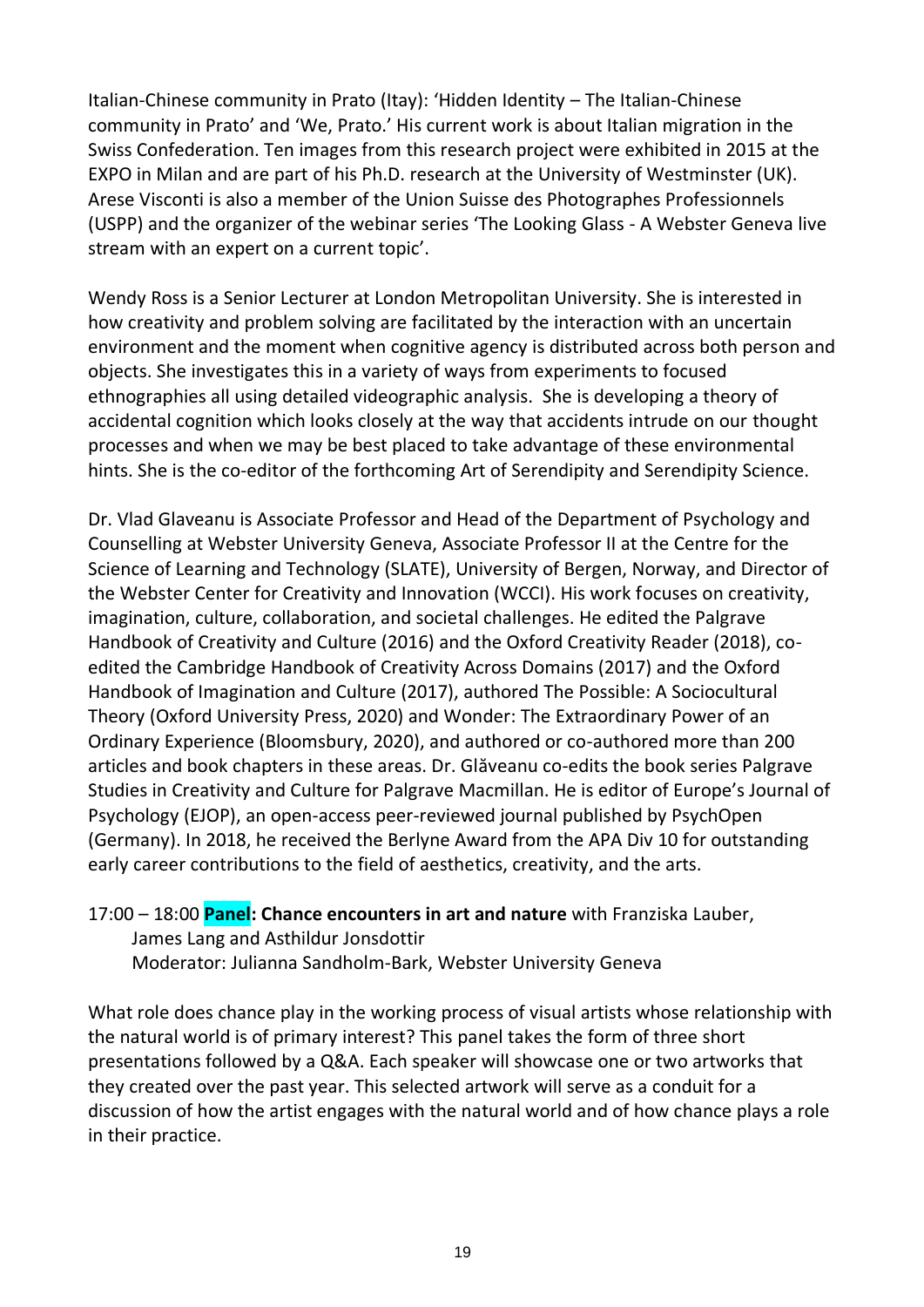Franziska Lauber is a video and installation artist working in the field of human-animalresearch. She received a BA in Fine Arts from the University of the Arts in Bern, and a MA of Arts in Public Spheres from the ECAV in Sierre. She is a member of the Swiss Artistic Research Network (SARN) and has had solo exhibitions in Switzerland and the UK, and group exhibitions in Switzerland, France, Germany, the UK, Sweden, Greece, India, the US, and Australia. She is Member of SARN - Swiss Artistic Research Network and founder of the Group "Sense of Forest - Sense of Place / On the possibility of perception as an artistic research method in the eco- and energetic system FOREST".

James Lang has been making art since the early 80's. His main interest is in sculpture and he specialised in bronze and ceramics early on. He did an MFA art program at Pratt University under Licio Isolani. Lang has combined his studies in literature with his art and enjoys writing witty vignettes about the sculpture that he personifies. Lang has had many shows in Paris, two in Switzerland, and three in Germany. For more information about the artist and his ceramic scultpure studio, please visit https://atelierlang48.com/ and jlangart.com.

Ásthildur Jónsdóttir is an independent artist, researcher, curator and art teacher living in Geneva Switzerland. She has a PhD from University of Iceland, Doctor of Arts from University of Lapland, a MA from NYU and MEd from University of Iceland. She was a assistant professor at the Iceland Academy of the Arts, since 2009 until 2017. She has studied artistic actions for sustainability, community based art and participatory art practices when finding a balance between well-being and the integrity of nature. Concepts from critical, place-based education for sustainability, participatory pedagogy, collective efficacy and places /spaces are fundamental to her research interests. Her interests include arts and cultural movements that support sustainability at all levels. For a number of years she has been involved with issues concerning the ecology of the planet. In her work she is concerned about places/ environment, memories, recollection and identity through authorship and collaboration, questioning individuality, exploring what is unique and what is common.

Julianna Sandholm-Bark is Assistant Professor and Head of the Global Citizenship Program at Webster University in Geneva. She has a PhD in Art History from the Institue of Fine Art at New York University and an MA in English from the University of Geneva. In 2018 she launched the Meet the Artist Lecture and Podcast Series, and she is currently working on a publication that will compile three years' worth of conversations with artists. For more information about Meet the Artist, please visit https://wcci.webster.ch/events/meet\_the\_artist/

18:00 – 19:00 **Keynote**: **Happy accidents in the visual arts – Examining the intersection between design and craft with chance and accident** Alan J Lawson (artist)

Skills based art dominates the history of Western art. Until fairly recently all art was judged largely on the merits of beauty and or the skill of the artist. In contemporary culture art is a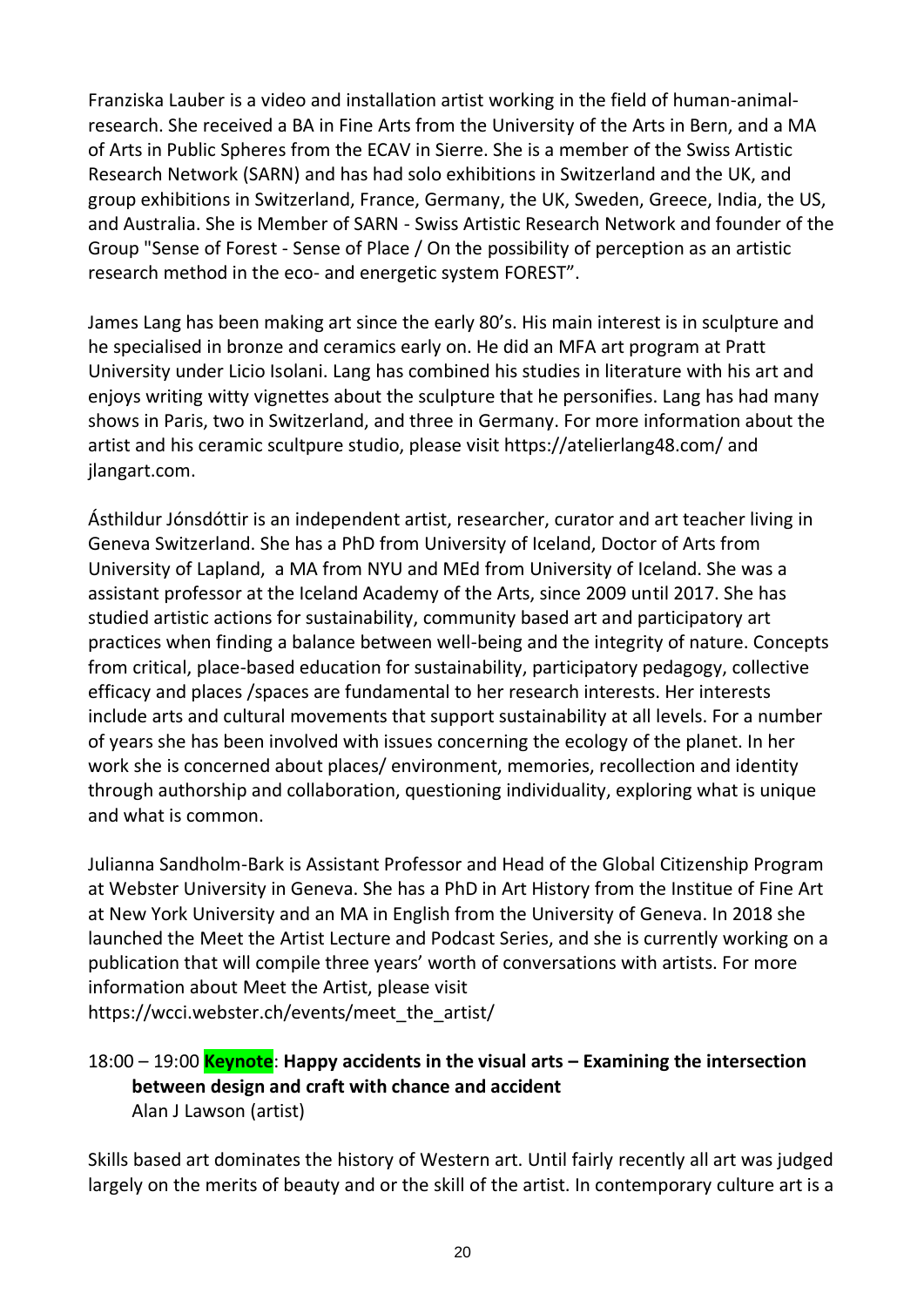much broader church than at any time before, and the spread of conceptual diversity in the arts has in some sense been mirrored by a decline in the skills based approaches of the past. Art schools abandoned their drawing programs, sold off their cast collections, and drawing and painting programs embraced things like intuition, and the accidental. But is it entirely meaningful to abandon the language of drawing that evolved over centuries? Can intuition, or accident, be properly understood without the grammar that representational drawing developed? Is the language of drawing for example, an a priori requirement to the making of an accident? What role does accident, mistake, or chance have in the creation of a work of art, and can it be reconciled with the strict grammar of traditional practice.

Alan J Lawson is a Scottish artist. With a career spanning twenty years he has exhibited paintings and drawings widely across Europe and the United States, and his work hangs in private and public collections. Amongst his notable portraits are his paintings of the late philosopher Sir Roger Scruton, and the poet John Burnside, the latter is part of the permanent collection of the Scottish National Portrait Gallery. Alan has also published a number of essays, and reviews, on art and philosophy. Indeed, his interest in the broader humanities led him to co-found the Alpine Fellowship in 2012, as a place for artists, writers, and thinkers to convene at an annual symposium.

#### 19:00 – 20:00 **Paper presentations**

## Sarah Campbell (University of Exeter, UK) – *Process over Product: Valuing open-ended creative practice and interdisciplinary collaboration*

The University of Exeter launched a new Arts and Culture Strategy in October 2018, deliberately foregrounding the importance of purposeful encounters and mutually beneficial engagement. Moving the emphasis away from more conventional understandings of arts and cultural offers and focusing on 'activating creativity' as a fundamental principle, a fledging programme is in progress and piloting new ways of collaborating between artists and researchers. Too often, artists are offered relatively superficial placements with STEM (Science, Technology, Engineering, and Mathematics) academics, resulting in lightly conceived artwork that has no impact on working practices for either party. Arts and Culture Creative Fellows are paired with research groups where both sides are keen to learn new ways of thinking and working. Instead of requiring a clearly defined output, the collaborations are encouraged to be open and exploratory. Three Creative Fellowships were delivered in 2018-19, and all three research 'hosts' are seeking further funding to continue working together with their artists, demonstrating the positive impact of these encounters. By framing the Arts and Culture Strategy (including the Creative Fellowships) in relation to a creativity agenda, rather than a narrower arts and culture agenda, the emphasis of the programme is not on the finished artwork, but the mechanisms of ideas generation and development, prototyping and iteration, and collaboration and communication. This paper will discuss how a creativity-led approach offers rich territory for future interdisciplinary artistic and research collaborations.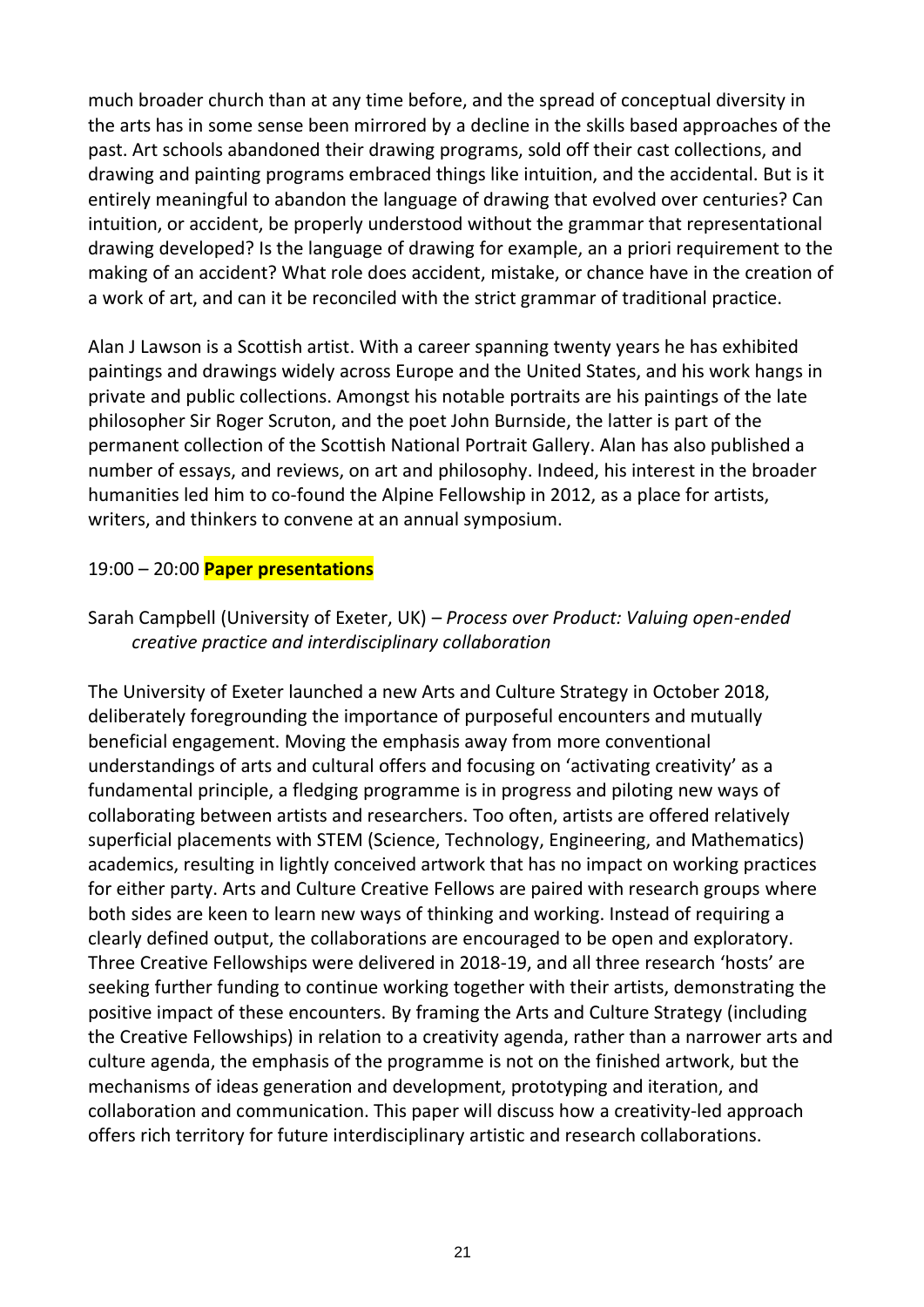### Juan Du (Metanoia Institute, UK) – *Exploring integrating mindfulness Chinese calligraphy Enhanced Therapy (CCET) as a complementary psychotherapy to bridge underrepresented Chinese clients in the UK*

According to the National Institute for Mental Health in England (2003), Chinese clients tend not to request support from available psychological services and have been described as an "invisible population"*.* However, this does not mean that Chinese people in the UK do not experience mental health struggles or need psychological therapy support. There are obvious obstacles for Chinese clients to access psychological therapy, including therapists offering services that do not meet the clients' social, cultural and linguistic needs*;* clients' language barriers and a lack of awareness of mental health services within the minority community*;* perceived discrimination from professionals*.* Therefore, the need for psychological therapies to be culturally appropriate and responsive to Chinese clients has been recognised*.* Chinese Calligraphy Handwriting (CCH) as a mindfulness-based brush meditation intervention has been practised for thousand years in China, CCH traditionally uses a natural ink stone with water added to generate ink, which is then applied on rice paper in strokes, using a soft-tipped brush, in the form of the structure of Chinese characters*.* To Chinese people, calligraphy practice is not just a national art and culturalhistorical heritage*,* it is, in fact, a well-known and familiar way of achieving relaxation and harmony of the body and the mind, which are also essential for physical and psychological functioning*.* Chinese Calligraphy Enhanced Therapy (CCET) is a complementary therapy designed as a culturally sensitive and non-threatening approach to bridging Chinese clients' access to psychological therapy. The 4 sessions of CCET is an creative, innovative and integrative approach which also draws on cognitive theory, mindfulness theory and psychoanalytic theory. The design is inspired by my clinical work with Chinese clients in the UK and is also based on personal experience of psychotherapy practice and my role as a mindfulness teacher for community services. The research project is in progress, but it will be using a qualitative theory-building case study method, it will not directly aim to address the effectiveness of the CCET approach itself, but instead will hope to build an explanation for western psychotherapy field of how the approach works. I hope this research will provide benefit for culturally sensitive psychological therapy access for the Chinese Community in the UK and globally and improve the awareness of a cultural-sensitive psychological approach in the psychotherapy community and promote race equality in mental healthcare services.

## Giovanni Emanuele Corazza (University of Bologna, Italy) – *Divergent creativity estimation: The home of serendipity*

Most of the efforts of the scientific community in the study of creativity are aimed at the understanding of the correlates to idea generation, both at individual and societal level. However, it can be argued that an even more fundamental role is played by creativity estimation: under the dynamic creativity theoretical framework, it is recognized that the extraction of originality and effectiveness from a creative idea is an active pursuit that transcends the single person or the single sociocultural milieu, and that can be performed using either convergent or divergent modalities. In the latter case, the pragmatic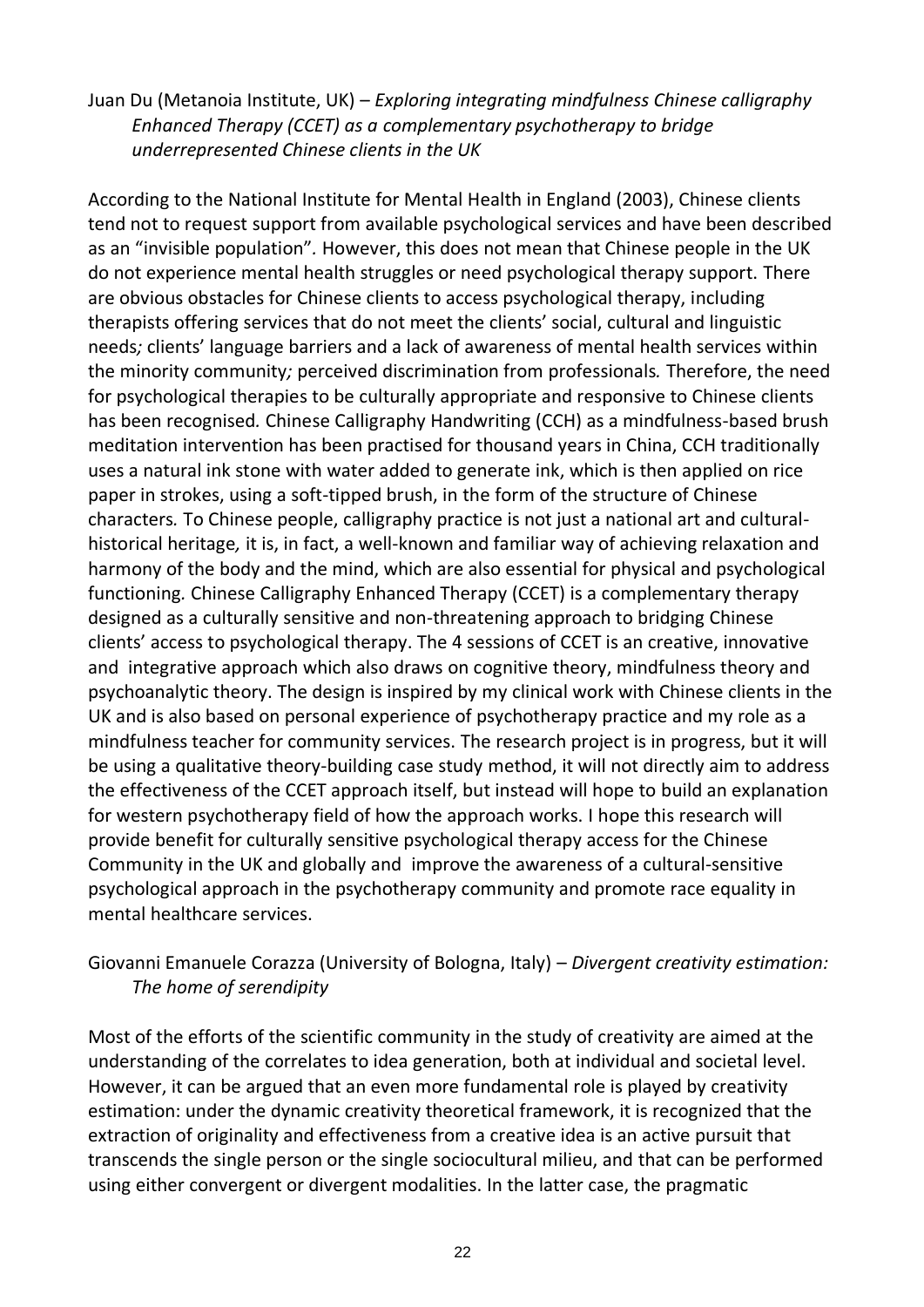consideration of all possible meanings, in all possible environments, and in all possible futures holds the potential for discovering potentialities that were completely unforeseen a priori: this is the home of serendipity.

20:00 – 20:45 **Keynote: Whose mind is prepared? Taking note of the intersections between skills, wisdom, fortune and chance in serendipity stories** Samantha Copeland, TU Delft, the Netherlands

The difference between serendipity and 'dumb luck' is the role of sagacity – that sense and wisdom that some have enough of, they are able to perceive the potential value in an error, a failure, or just happenstance. But what is the nature of this sense and wisdom? Serendipitous discoverers in our narratives about the past have been recognized as creative, persistent, perceptive; as mavericks, novices and experts; as insightful, openminded, rigorous and sloppy…that is to say, inconsistently. In my work I suggest that classic, more cognitive views of sagacity lead toward an individualist narrative, that calls to mind great and innate geniuses of the Nobel kind. Drawing on the resources of enactivist approaches to cognition and action, however, opens up the concept of sagacity to discussions about what skills can be built to enable such perceptive, in-the-moment wisdom in response to chance, and about what kinds of communities support such skillbuilding. In turn, it widens the scope for whose mind can count as prepared – to the benefit, I argue, of serendipity itself.

Samantha Copeland, PhD (Philosophy) is an Assistant Professor at the Delft University of Technology (TU Delft) in the Netherlands, in the Ethics and Philosophy of Technology Section, in the Department of Values, Technology and Innovation. She was recently a postdoctoral fellow with the CauseHealth project funded by the Norwegian Research Council (2015-2018) at the Centre for Applied Philosophy of Science (CAPS-NMBU), wherein she worked on the role of serendipity in discoveries of causal relations in medicine. Her publications include: (2020) Serendipity in Science – Discoveries at the Intersection of Chance and Wisdom, Synthese; (2019) Fleming Leapt on the Unusual Like a Weasel on a Mole: Challenging the Paradigms of Discovery in Science, Perspectives on Science; and (2019, co-authored) Pharmacovigilance as Scientific Discovery: An Argument for Trans-disciplinarity, Drug Safety. She is a founder and chair of the Serendipity Society, an international, multidisciplinary society of serendipity researchers and entrepreneurs.

## 20:45 – 21: 45 **Panel: From Surprising to Inquiry: To which extent does serendipity open the doors to creative abduction?**

Panel chair: Mariana Vitti Rodrigues, State University of São Paulo, Brazil Renata Silva Souza, State University of São Paulo, Brazil Ricardo Peraça Cavassane, University of Campinas, Brazil

Is there a logic of scientific discovery? Assuming preliminarily that a logic of abductive reasoning may answer positively this question, we ask: to which extent can an investigation of the logic of abductive reasoning shed light to the process of Serendipitous Discoveries, or discoveries made by accident and sagacity? Abductive reasoning can be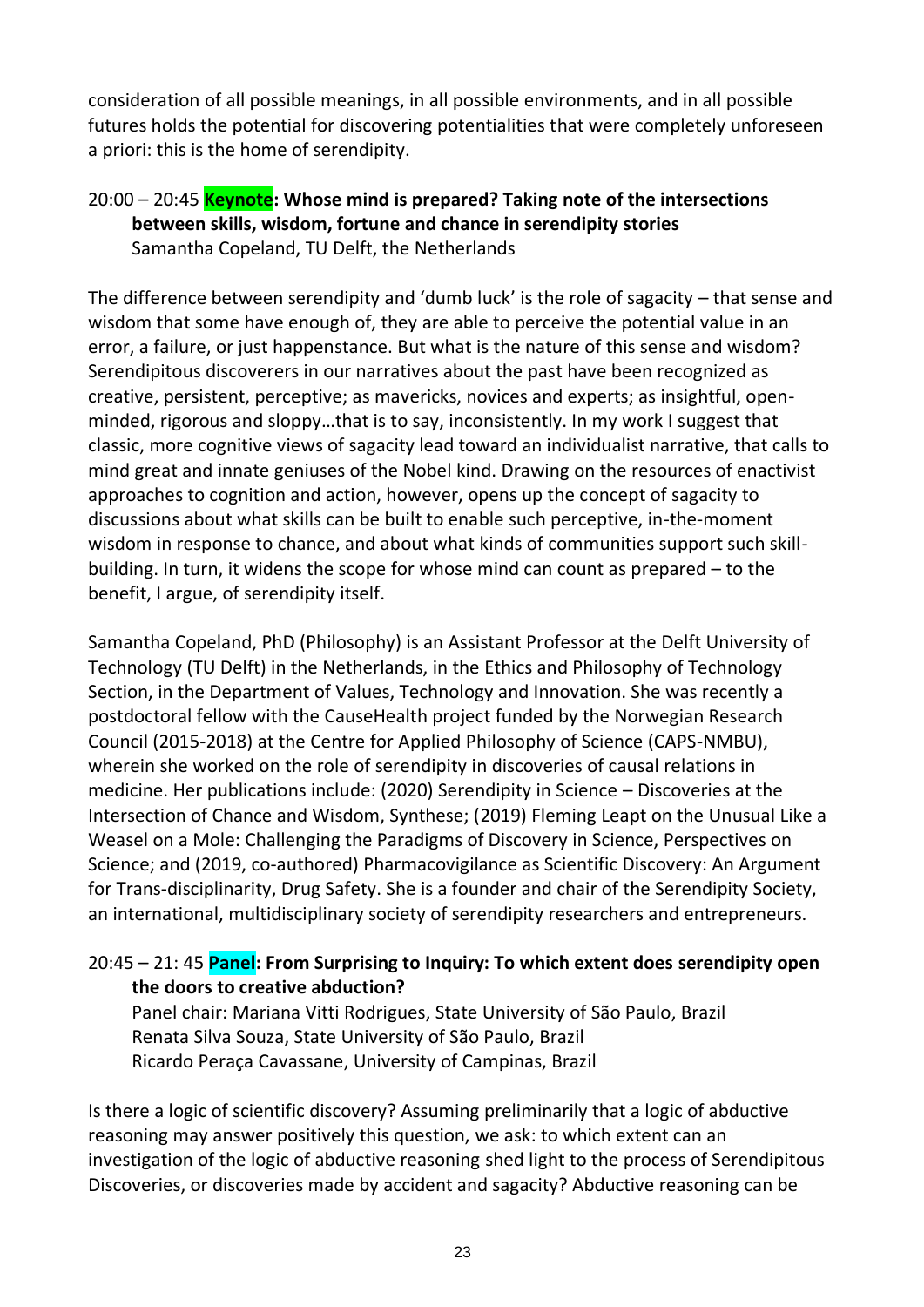characterized as a dynamic, collective, and recursive process of hypotheses generation which aims to explain curious, strange, anomalous, non-expected, accidental, or surprising phenomena. According to Peirce, it is the only kind of reasoning which introduces new ideas (CP 5.171). It is precisely the possibility of introducing novelties that makes abductive reasoning a weak, but fruitful and creative, kind of inference. In this context, it can be argued that abduction enables and constrains our creative imagination by encompassing a strategic combination of aim-directed and chance processes that results in trained guesses. Whereas abduction starts from the observation of a surprising fact, its conclusion should be accepted in an interrogative mode, as a hypothesis worth of further investigation (CP 6.528). In this context, Peirce states that abduction is 'a reasoning from surprise to inquiry'. Inspired by the Peircean notion of abduction, Merton (1957, p. 158) argues that "[t]he serendipity pattern refers to the fairly common experience of observing an unanticipated, anomalous and strategic datum which becomes the occasion for developing a new theory or for extending an existing theory.". Would serendipity be a kind of abductive reasoning? If so, what would be the role of accidental and chance processes to creative abduction? Are there any sort of logical mechanisms that guide the researcher from surprise to inquiry? To which extent can the process of serendipitous discovery be understood as a logical process of discovery? We invite you to discuss these questions by reflecting upon the extent to which serendipitous discoveries open the doors to creative abduction.

Mariana Vitti Rodrigues earned her Bachelor's and a Master´s degree in Philosophy at the State University of São Paulo; Ph.D. in Philosophy of Science and Science Studies at the University of Copenhagen. She is currently postdoc researcher in epistemology of big data and philosophy of technology in the context of scientific discovery at the State University of São Paulo funded by FAPESP (n. 2020/03134-1).

Renata Silva Souza is currently a doctoral student in Communication Sciences at the University of São Paulo (USP). She earned her Master's degree in Philosophy at the State University of São Paulo "Júlio de Mesquita Filho" - UNESP - Marília-SP (2017).

Ricardo Peraça Cavassane is a Ph.D. student from the University of Campinas, Brazil. The provisional title of his doctoral thesis is "Are Big Data capable of predicting the behavior of complex systems?". He has recently published a paper (in English) with the title "Big Data: Truth, quasi-truth, or post-truth?". Ricardo is a member of the Research Group on Self-Organization of the Centre for Logic, Epistemology, and the History of Science at Unicamp, and of the Complex Systems Society.

## 21:45 – 22:45 **Paper presentations**

Andreia Valquaresma & Joaquim Luís Coimbra (Faculty of Psychology and Education, University of Porto, Portugal) – *Creative (un)certainties: Agency and fortuity in defining new paths to complexity in contemporary education*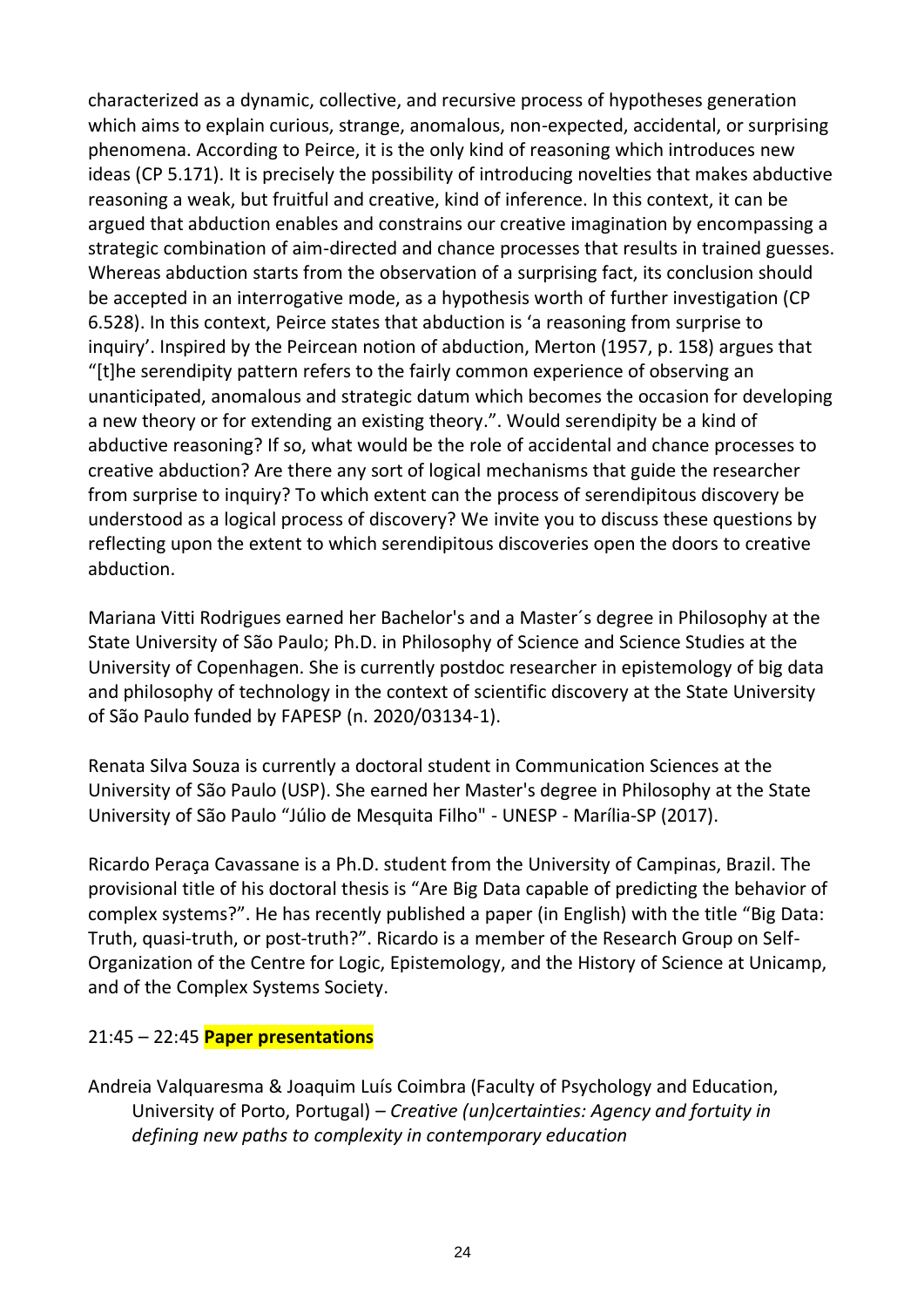Agency and fortuity may, at first glance, seem scarcely related concepts. However, when observing their intersections with creativity we come to understand fortuitous events as potentially rare occasions for its development, especially when supported upon a strong sense of personal agency. Indeed, the ability to confidently face the unexpected has long time been associated with creativity. Paradoxically, in the educational realm, standardized methods seem to prevail, leaving little room for chance and hazard. Often translated into uncertainty, fortuity tends to be envisaged as anxiogenic instead of recognized as invaluable in the process of diversifying meaning-making opportunities that can open new worlds of possibility and, therefore, truly enhance psychological development. To invert this course, we argue about the relevance of envisioning creativity as embedded in a complexity matrix, able to give sense and balance to an intricate web of connections between individual self-organizing structures and the sociocultural context. From an agentic perspective, this balance tends to rely on a strong (but flexible) sense of creative self-efficacy. Posing aesthetics as a path to psychological complexity we propose that, through art, one is guided to an intersubjectivity plateau, where fortuity becomes a fundamental element in the construction of a broader (and more complex) understanding of the plurality of worlds we inhabit. Backing this theoretical discussion in a mixedmethods study, aimed at exploring creative self-efficacy and aesthetic judgment's developmental processes in children and adolescents, we hope to discuss how non-linear routes might be equated with fortuity, and to underline how promoting psychological complexity (through aesthetic education) can unveil the importance of recognizing it as pivotal in the ramification of creative developmental trajectories.

## Michael Hanchett Hanson (Teachers College, Columbia University, USA) - *Attention, serendipity, creativity*

Certain forms of right-left brain coordination have been associated with creative thinking as well as relevant forms of attention. Triangulating to this neurological perspective, case research on people who do creative work over the long term indicates important and intriguing links between attention, creativity and the environment, especially serendipity. A key implication is that, as creativity researchers, we may not be *paying enough attention* to an established subject of psychological research: attention itself. Here, international research will be able to highlight some of the most interesting questions. For, again, socio-historical contexts have been argued to influence both bilateral cerebral coordination – and, thereby, the kinds of attention we emphasize – and creative development.

## Zorana Ivcevic (Yale University, USA) – *Making creativity happen: Serendipity in transforming ideas into products*

How are ideas transformed into products or performances? Creativity scholarship has been dominated by the study of divergent thinking defined as a "broad search for logical alternatives" that results in the production of multiple ideas to an open-ended problem (Guilford, 1975). This presentation focuses on the process beyond generating ideas. Initial ideas change through the process of continual problem finding and revising. Planning and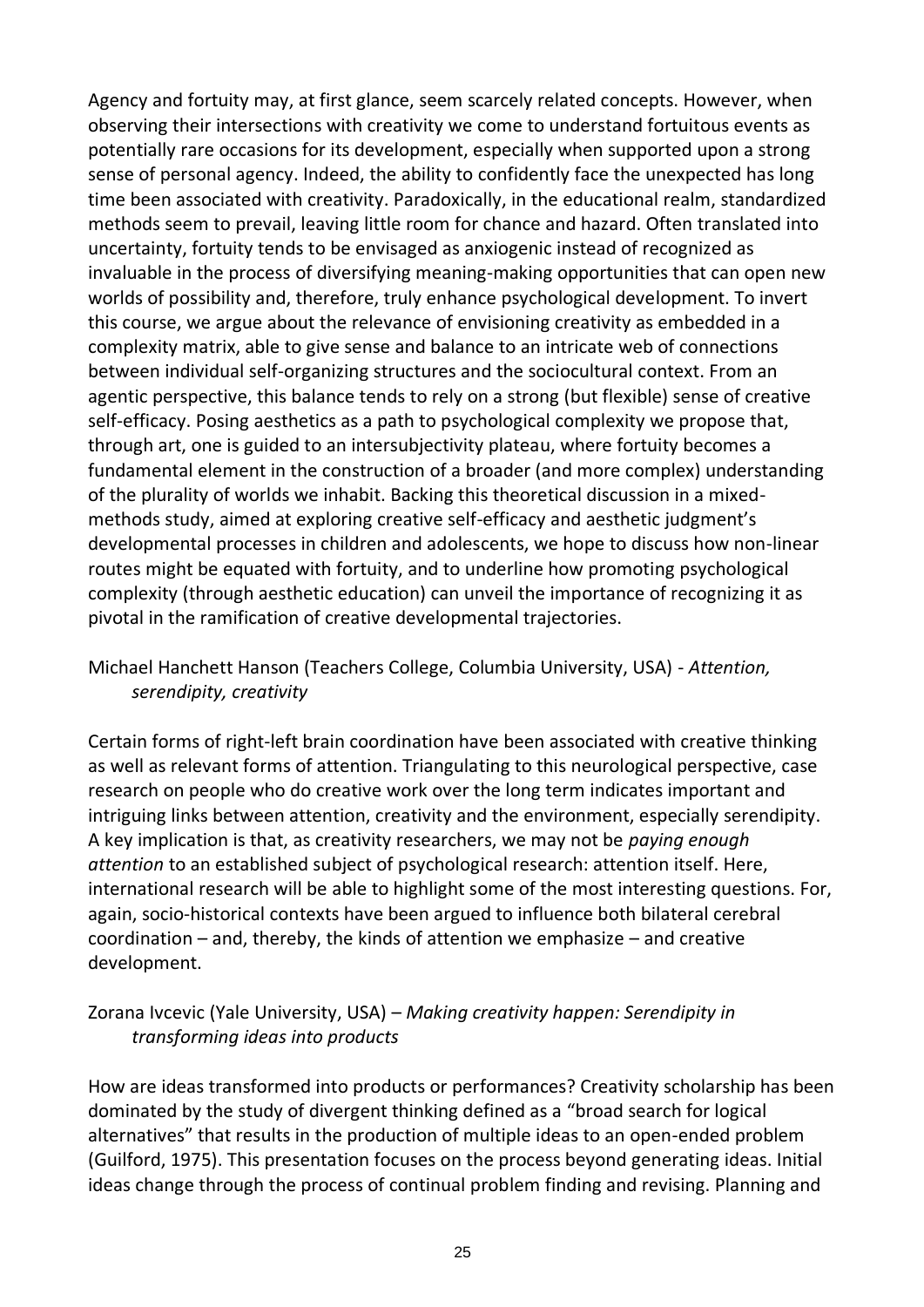implementation of plans similarly need to be flexible and this flexibility opens doors for serendipity – discoveries that are not searched for or identified while searching for unrelated targets. Here I discuss how creativity reflected in actions, products, or performances benefits from serendipity that is based on both individual (openness to experiences, tolerance of ambiguity) and social factors (access to resources and social networks).

#### 22:45 – 23:15 **Keynote: What's 'inside' the prepared mind?**

Vlad Glaveanu, Webster University Geneva, Switzerland

In this talk, I will examine the notion of the 'prepared mind', popular in both serendipity and creativity studies. While serendipity scholars are bound to consider chance happenings as the counterpart of the 'prepared mind', creativity researchers are by and large happy to separate mind from context and examine its contents and processes one by one. Engaging in the same exercise, I will start here from a different ontological position, one that consider mind and context as co-constitutive or interdependent. From this standpoint, it makes little sense to ask what is 'inside' the mind but, rather, what happens 'in between' mind and world in moments of creative serendipity. As a consequence, instead of intrapsychological 'things', we are invited to contemplate kinds of relationships established at the encounter between person and environment and, instead of cognitive processes like divergent and convergent thinking, consider more closely the dynamic between experiences of familiarity and unfamiliarity. There are three ways of relating to the world that I find essential for serendipity and, more broadly, for creativity: surprise, curiosity, and wonder. Surprise is the most basic experience of the three, indicating the emotionally charged discovery of something new and unexpected in our experience. It doesn't guarantee its further exploration but, at the same time, without it, there would be no curiosity or wonder which are both grounded in an awareness of the unfamiliar. Curiosity ultimately makes the unfamiliar familiar by applying categories that explain away its novelty while wonder takes another route, accentuating unfamiliarity by using surprise to question what we considered familiar in the first place. The ways in which surprise, curiosity and wonder shape our experience of serendipity and lead to specific creative outcomes is discussed in the end with a view towards expanding the prepared mind to a system of open and dynamic relations between self and other, mind and culture, person and world.

Dr. Vlad Glaveanu is Associate Professor and Head of the Department of Psychology and Counselling at Webster University Geneva, Associate Professor II at the Centre for the Science of Learning and Technology (SLATE), University of Bergen, Norway, and Director of the Webster Center for Creativity and Innovation (WCCI). His work focuses on creativity, imagination, culture, collaboration, and societal challenges. He edited the Palgrave Handbook of Creativity and Culture (2016) and the Oxford Creativity Reader (2018), coedited the Cambridge Handbook of Creativity Across Domains (2017) and the Oxford Handbook of Imagination and Culture (2017), authored The Possible: A Sociocultural Theory (Oxford University Press, 2020) and Wonder: The Extraordinary Power of an Ordinary Experience (Bloomsbury, 2020), and authored or co-authored more than 200